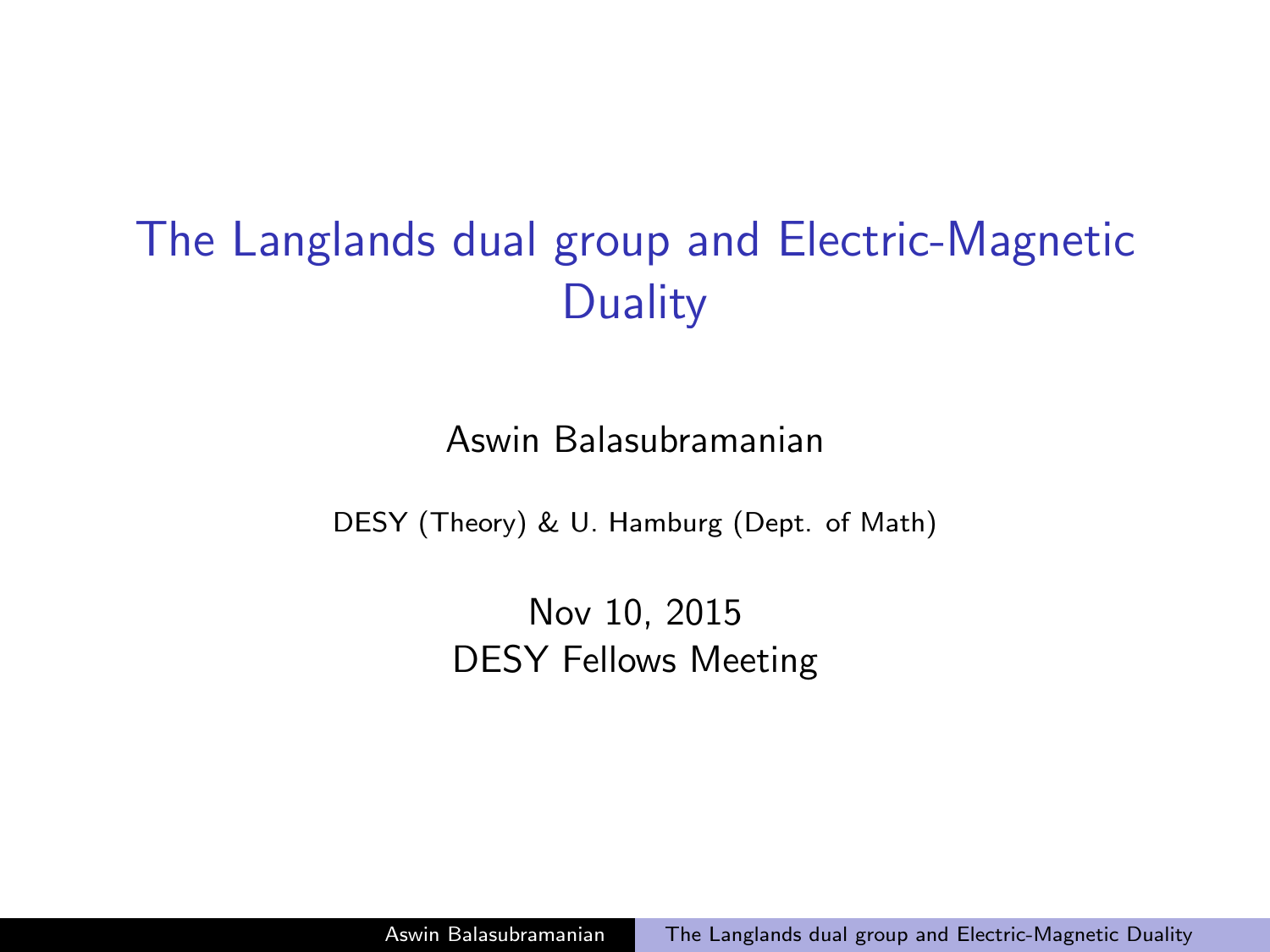### **Outline**

My hope is to answer the question :

Why should physicists pay attention to aspects of Langlands Duality ?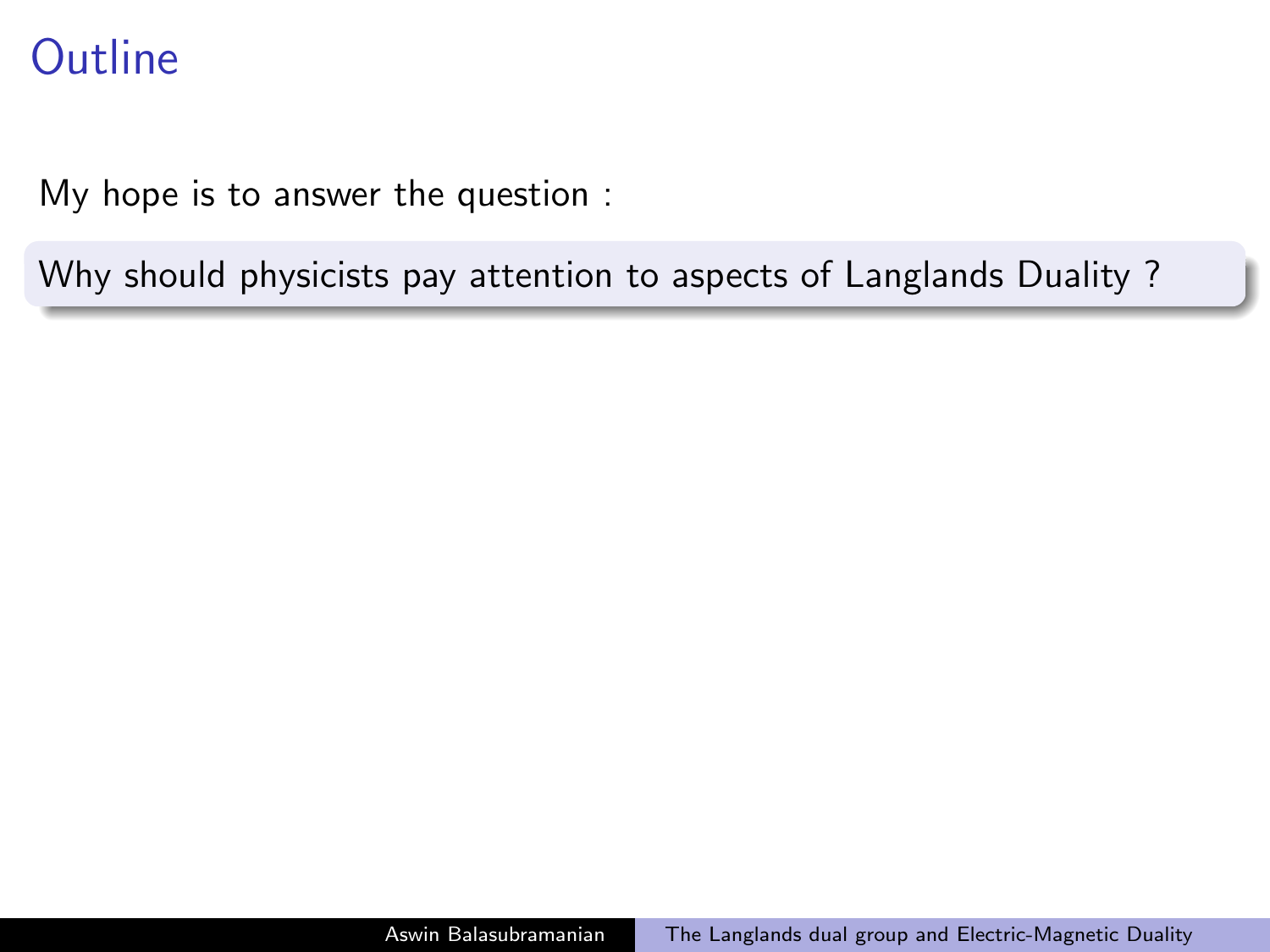### **Outline**

My hope is to answer the question :

Why should physicists pay attention to aspects of Langlands Duality ?

I will provide the motivation by answering a specific question :

How does the Langlands Dual Group enter physics and what new things can we learn from its appearance ?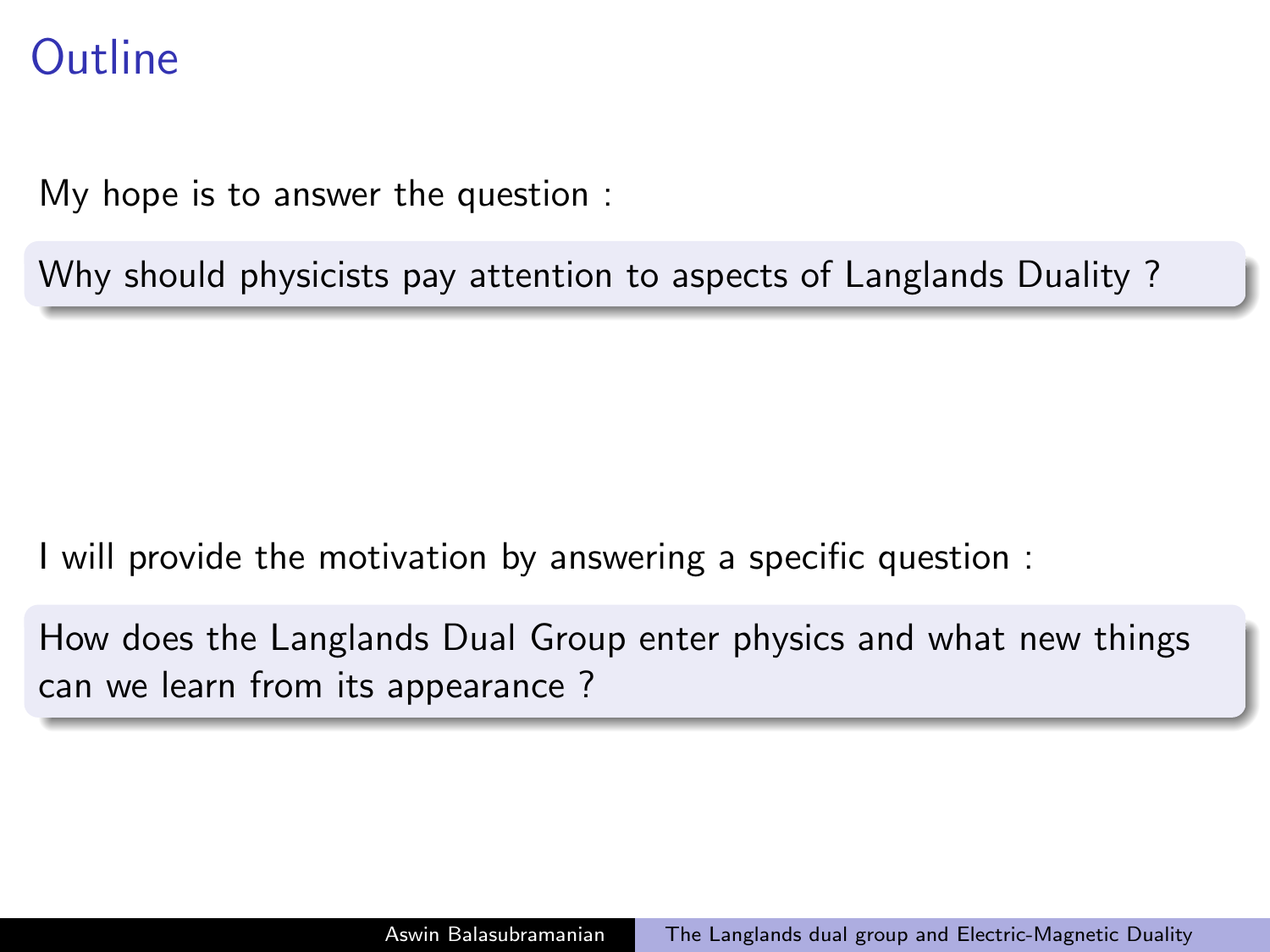### **Outline**

My hope is to answer the question :

Why should physicists pay attention to aspects of Langlands Duality ?

I will provide the motivation by answering a specific question :

How does the Langlands Dual Group enter physics and what new things can we learn from its appearance ?

Talk is mostly motivational and historical in nature.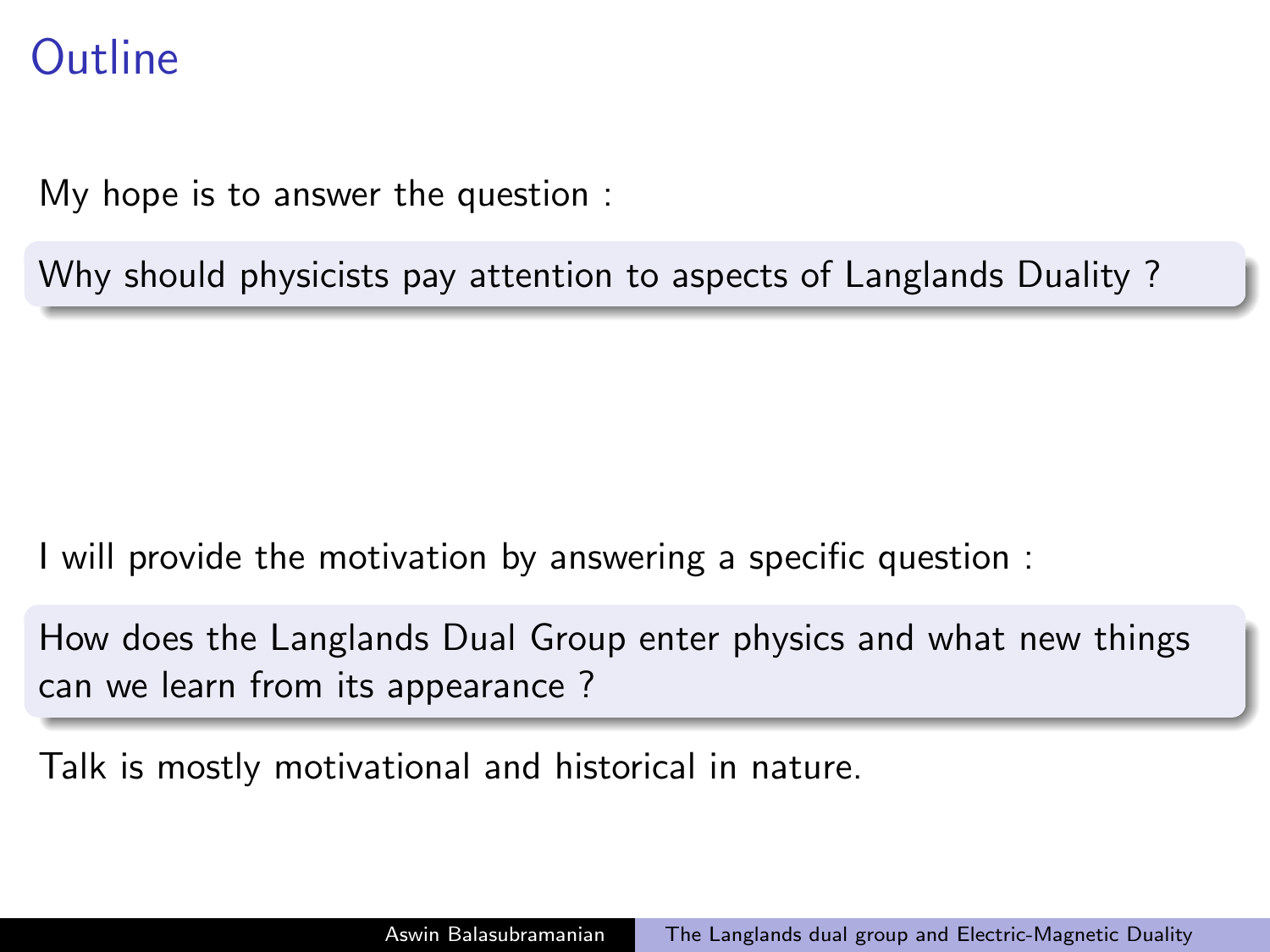## Electric Magnetic Duality in Maxwell's Theory

- Maxwell's equations have an interesting duality :  $(E, B) \rightarrow (B, -E)$ . Equivalently,  $(F, \star F) \rightarrow (\star F, -F)$ .
- The duality exchanges Electric monopoles (with charges in multiples of e) and Magnetic monopoles (with magnetic charges in multiples of  $e^{\vee} = 1/e$ ).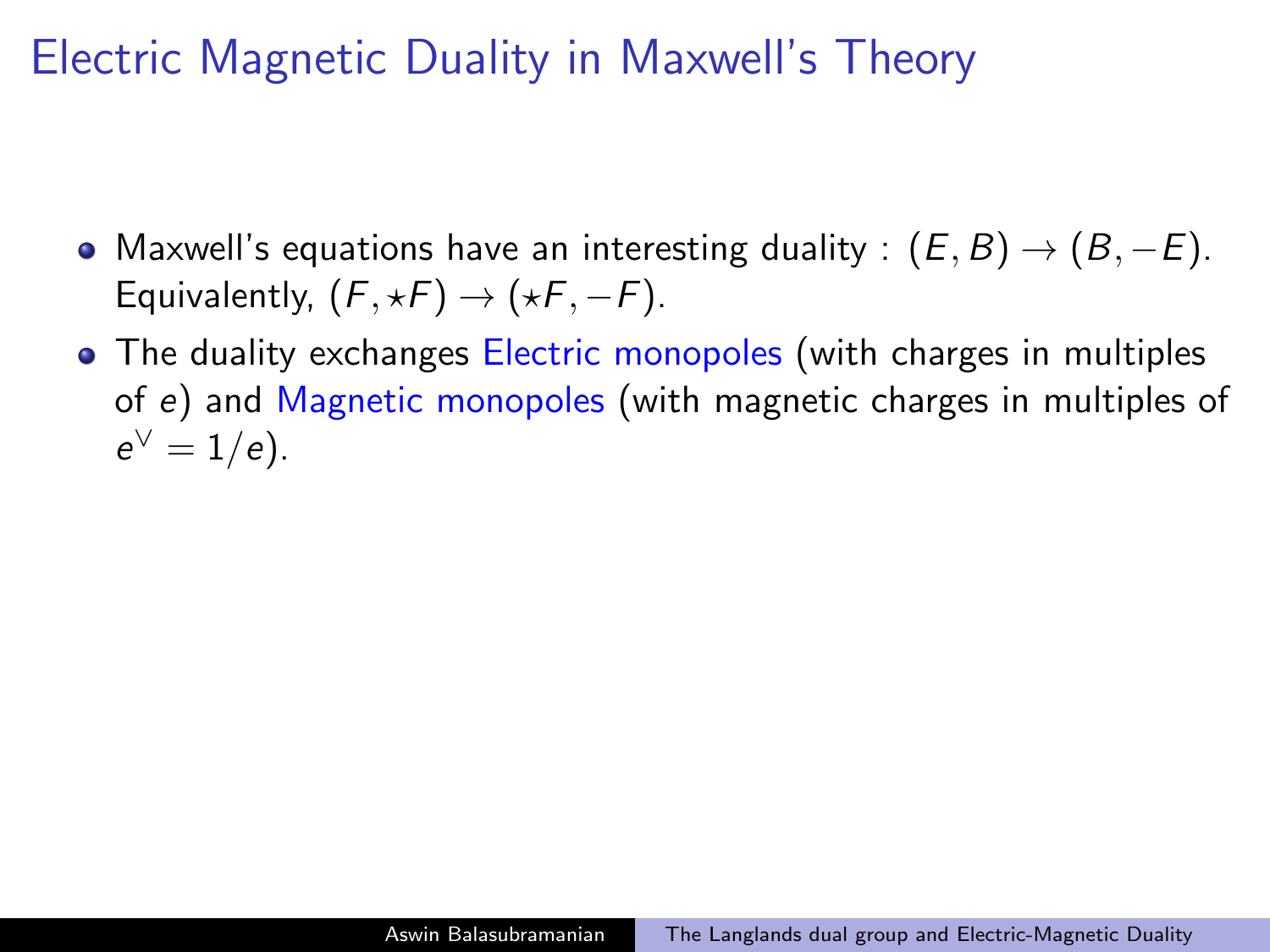## Electric Magnetic Duality in Maxwell's Theory

- Maxwell's equations have an interesting duality :  $(E, B) \rightarrow (B, -E)$ . Equivalently,  $(F, \star F) \rightarrow (\star F, -F)$ .
- The duality exchanges Electric monopoles (with charges in multiples of e) and Magnetic monopoles (with magnetic charges in multiples of  $e^{\vee} = 1/e$ ).
- Does this extend to a quantum duality ? Not immediately, since  $U(1)$ gauge theories by themselves are not well defined("not UV complete"). But, you could embed the  $U(1)$  theory in a non abelian gauge theory. You also obtain non-singular monopoles this way  $+$ make sense of a quantum duality.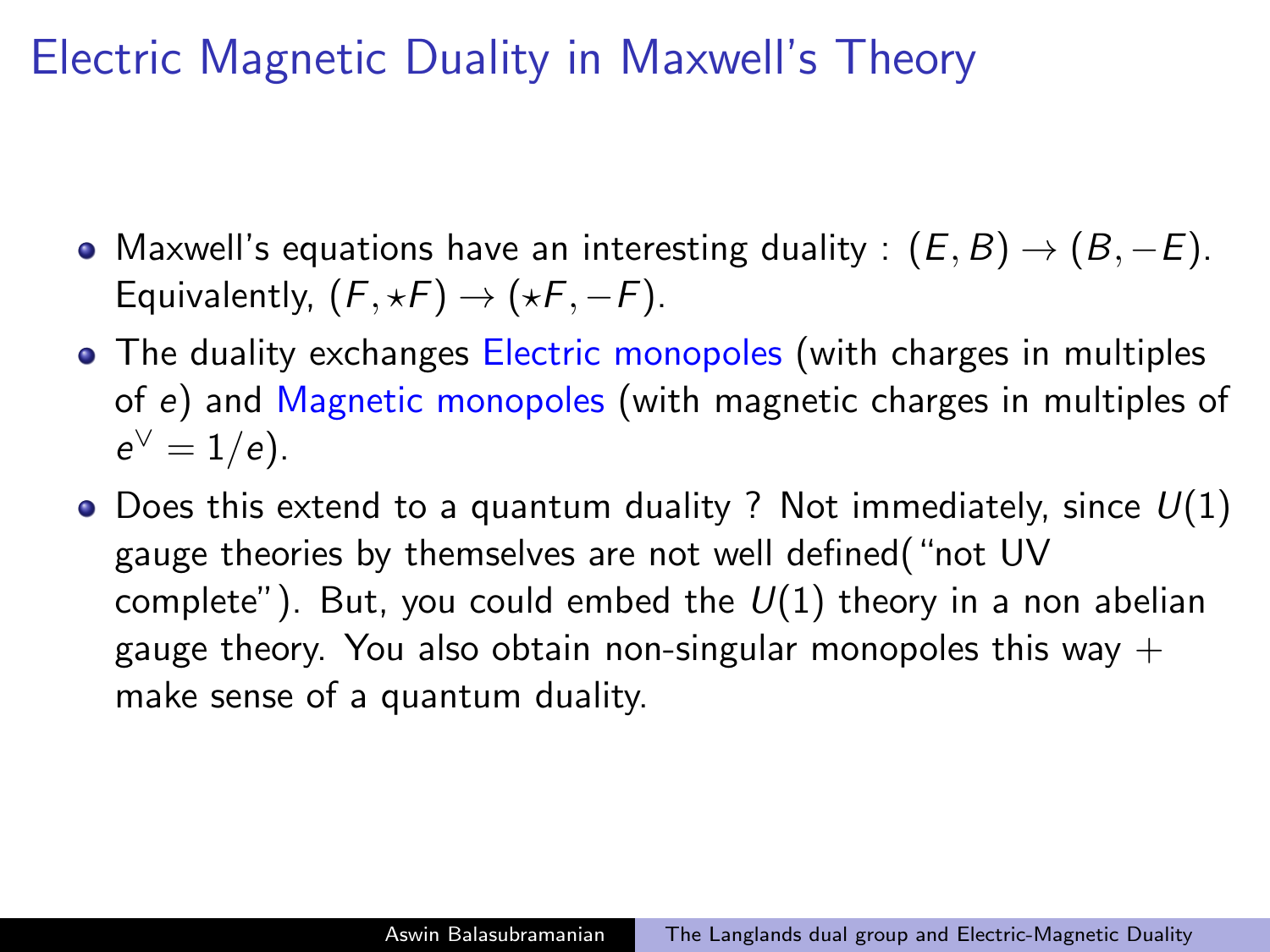# Duality in  $U(1)^n$  gauge theories

- As a preparation for the non-abelian case, consider  $G=U(1)^n$  theory.
- How do we describe Dirac Quantization of electric and magnetic charges in such a theory ?
- Let the electric charges live in a lattice Γ. Then, Dirac Quantization implies that the magnetic charges necessarily live in the dual lattice Γ ∨.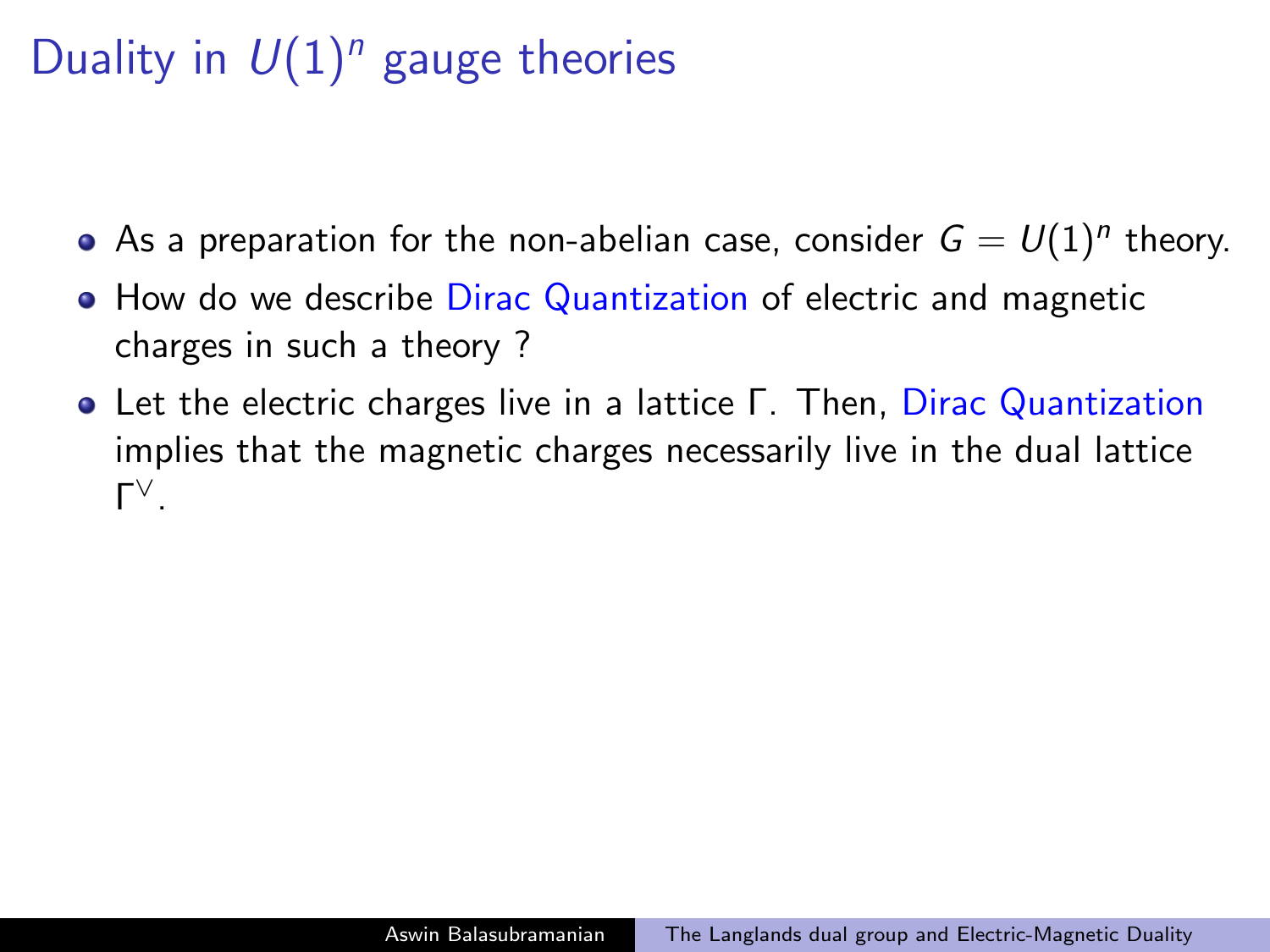# Duality in  $U(1)^n$  gauge theories

- As a preparation for the non-abelian case, consider  $G=U(1)^n$  theory.
- How do we describe Dirac Quantization of electric and magnetic charges in such a theory ?
- Let the electric charges live in a lattice Γ. Then, Dirac Quantization implies that the magnetic charges necessarily live in the dual lattice Γ ∨.
- More concretely, an electric charge  $e_i \in \Gamma = Hom(G, U(1))$  and the magnetic charge  $e_i^\vee\in \Gamma^\vee=Hom(\textit{U}(1),\textit{G})$ . There is a pairing  $\langle e_i, e_j^{\vee} \rangle = \delta_{ij}.$
- Now, what about non-abelian gauge theories?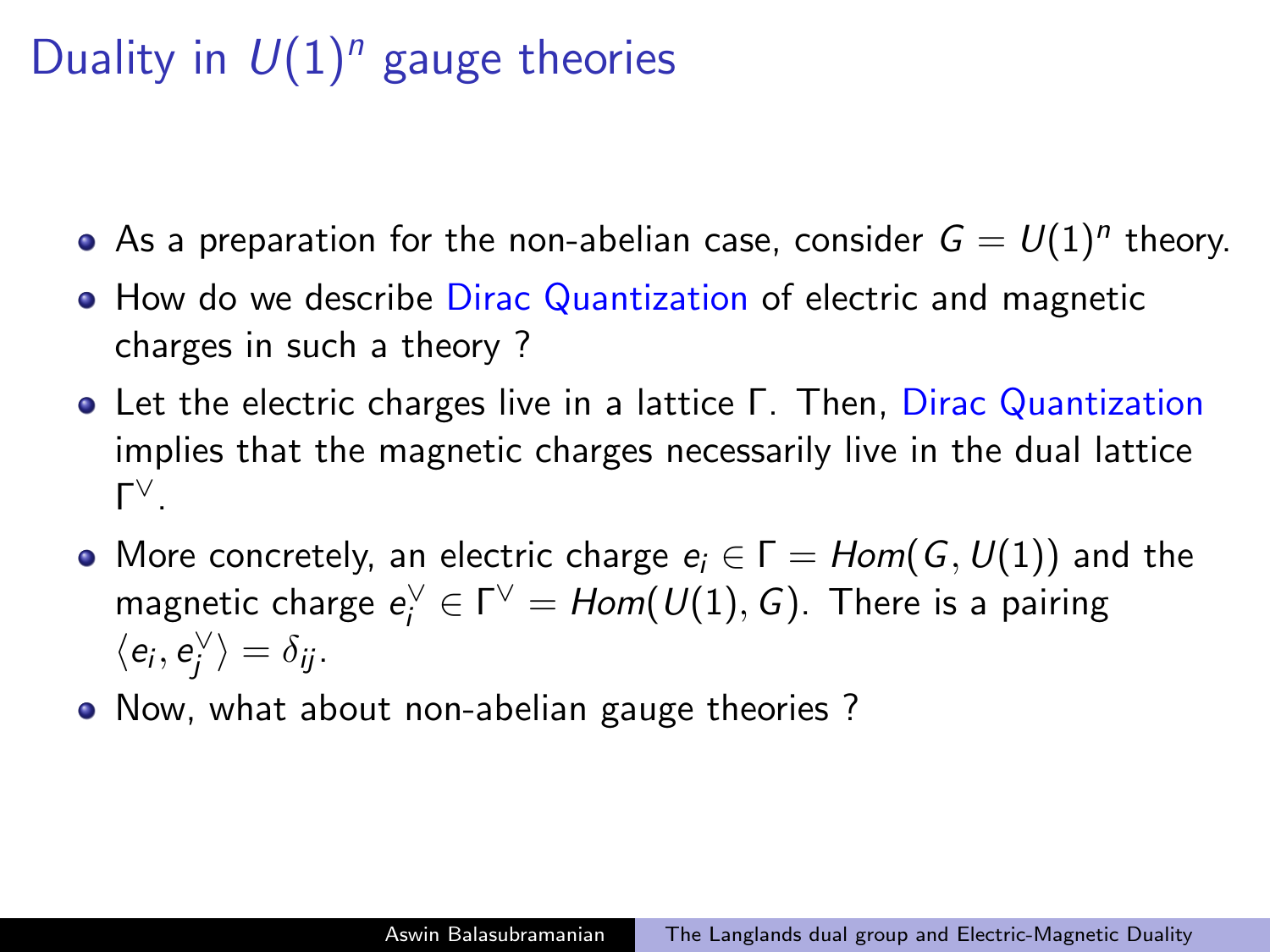• If they exist at all, this would be a duality that is not visible in the classical limit/perturbation theory ("Non-perturbative Dualities").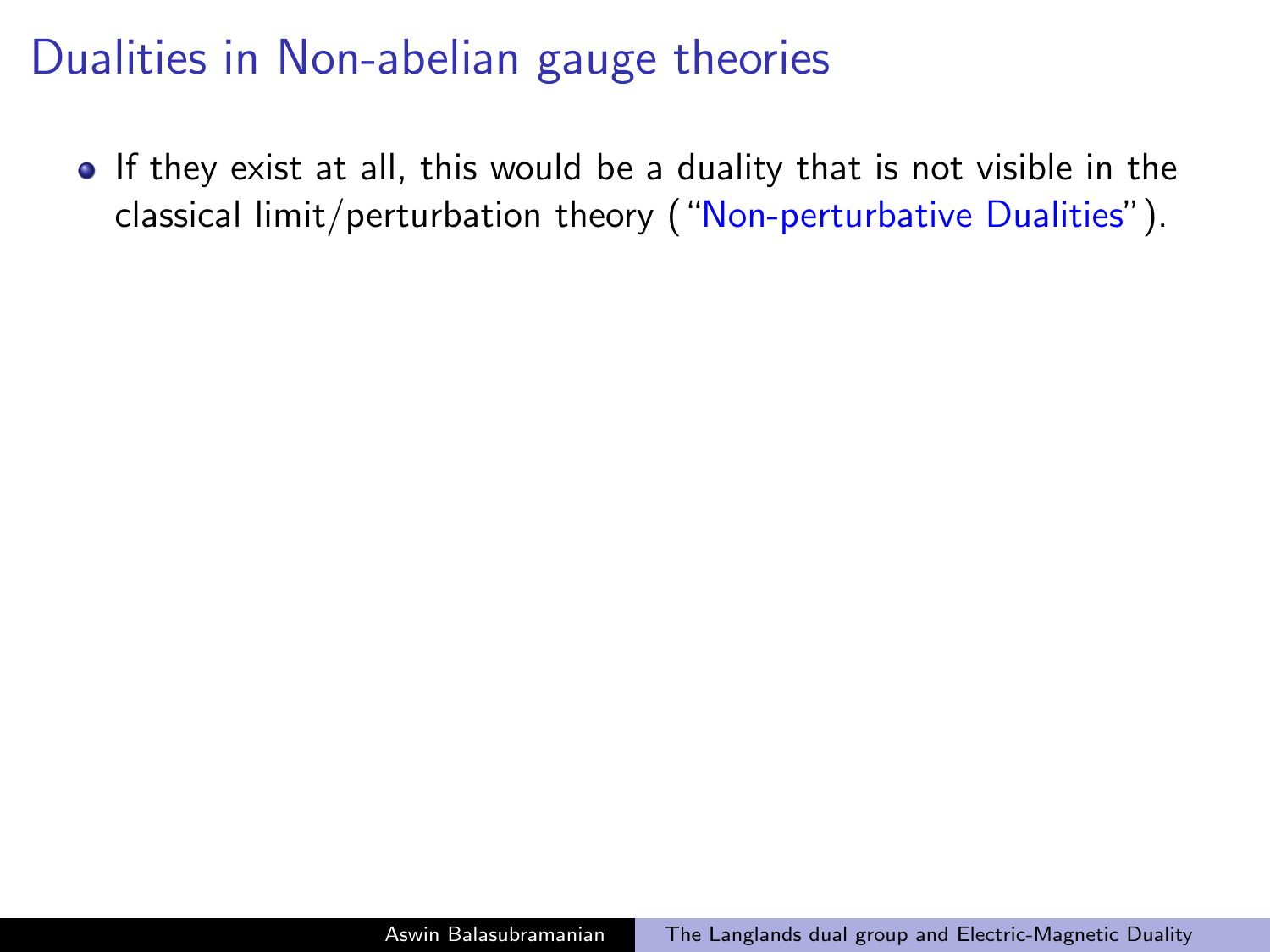- If they exist at all, this would be a duality that is not visible in the classical limit/perturbation theory ("Non-perturbative Dualities").
- Motivation to look for such dualities : We know that gauge theories have phases. How best to describe the different phases of Gauge theories ? What are the right order parameters ? What is the spectrum of excitations ?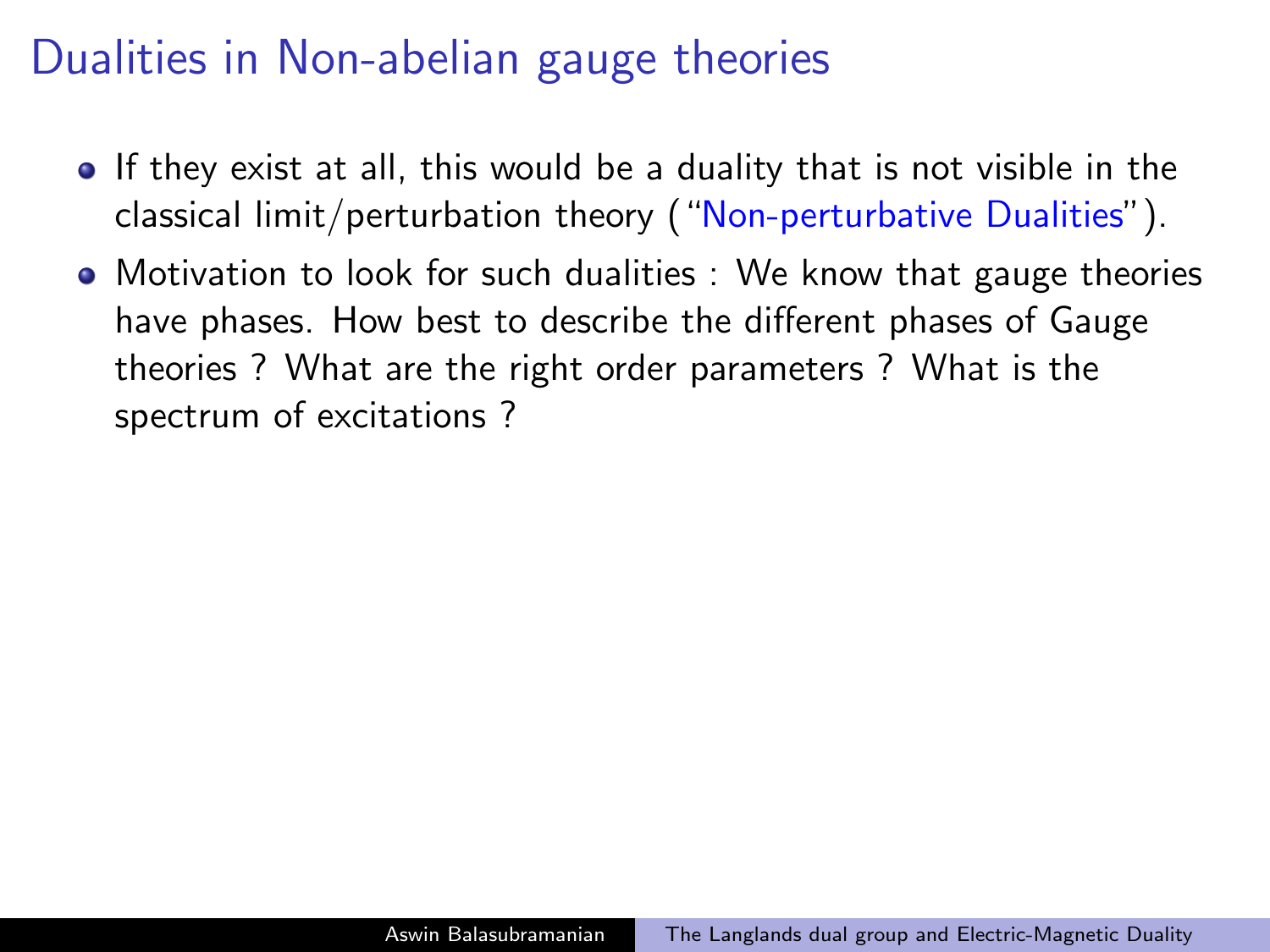- If they exist at all, this would be a duality that is not visible in the classical limit/perturbation theory ("Non-perturbative Dualities").
- Motivation to look for such dualities : We know that gauge theories have phases. How best to describe the different phases of Gauge theories ? What are the right order parameters ? What is the spectrum of excitations ?
- Late 70s : ('t-Hooft, Mandelstam, . . .) Confining phases of gauge theories like QCD may be described as "EM duals of Higgs phases".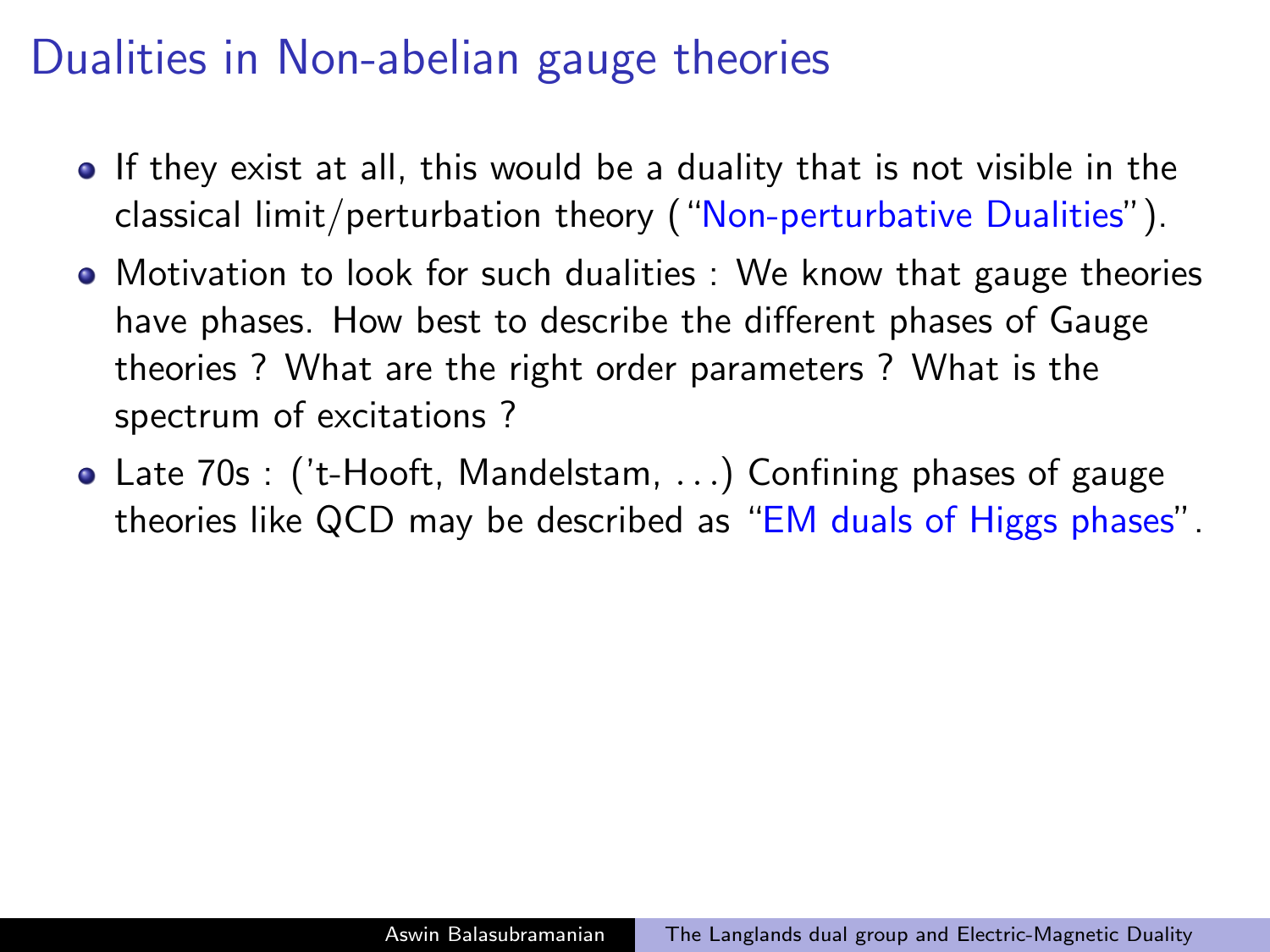- If they exist at all, this would be a duality that is not visible in the classical limit/perturbation theory ("Non-perturbative Dualities").
- Motivation to look for such dualities : We know that gauge theories have phases. How best to describe the different phases of Gauge theories ? What are the right order parameters ? What is the spectrum of excitations ?
- Late 70s : ('t-Hooft, Mandelstam, . . .) Confining phases of gauge theories like QCD may be described as "EM duals of Higgs phases". Still unclear for theories like QCD but this is known to be a useful viewpoint for understanding phases of certain SUSY Gauge theories that do exhibit phenomenon like confinement, chiral symmetry breaking (Seiberg-Witten).
- **General Point : Pay close attention to interplay between Symmetric** Breaking and EM Duality.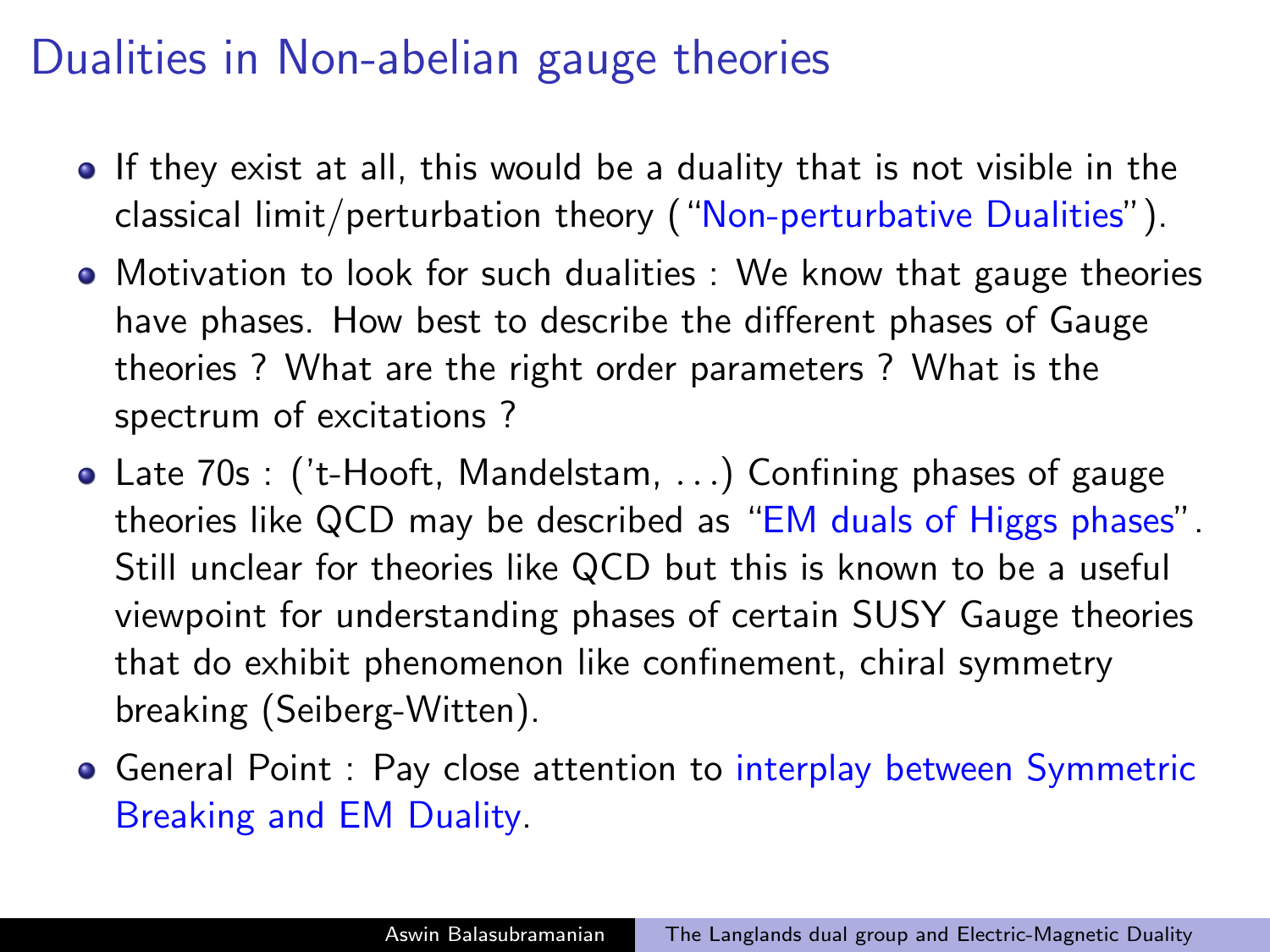#### A simple question

Is Duality followed by Symmetry breaking "≅" Symmetry Breaking followed by Duality ?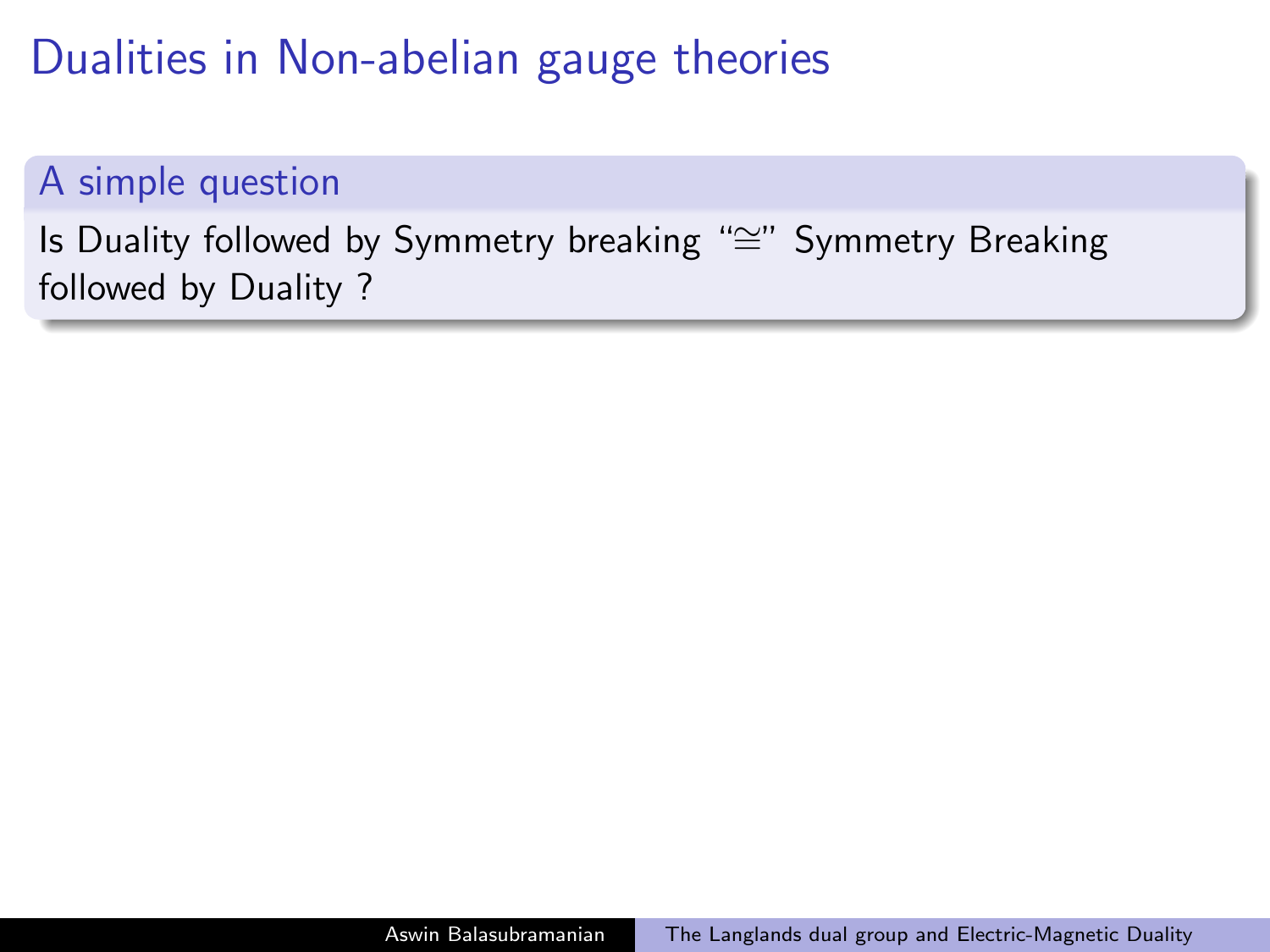#### A simple question

Is Duality followed by Symmetry breaking "≅" Symmetry Breaking followed by Duality ?

• A naive guess would be 'Yes'.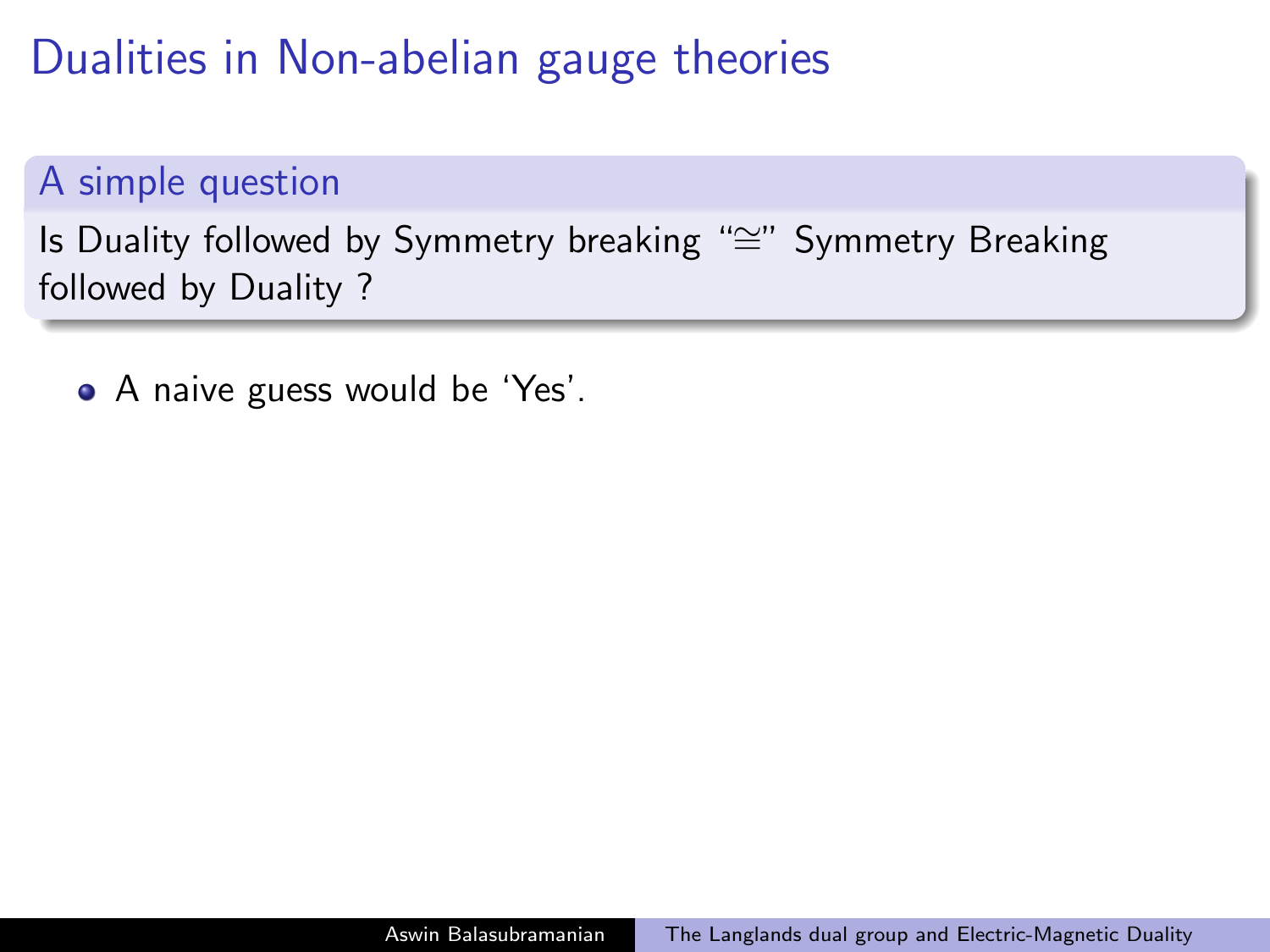#### A simple question

Is Duality followed by Symmetry breaking "≅" Symmetry Breaking followed by Duality ?

A naive guess would be 'Yes'. In most of the physics literature, an equivalence of the above form is often assumed to exist.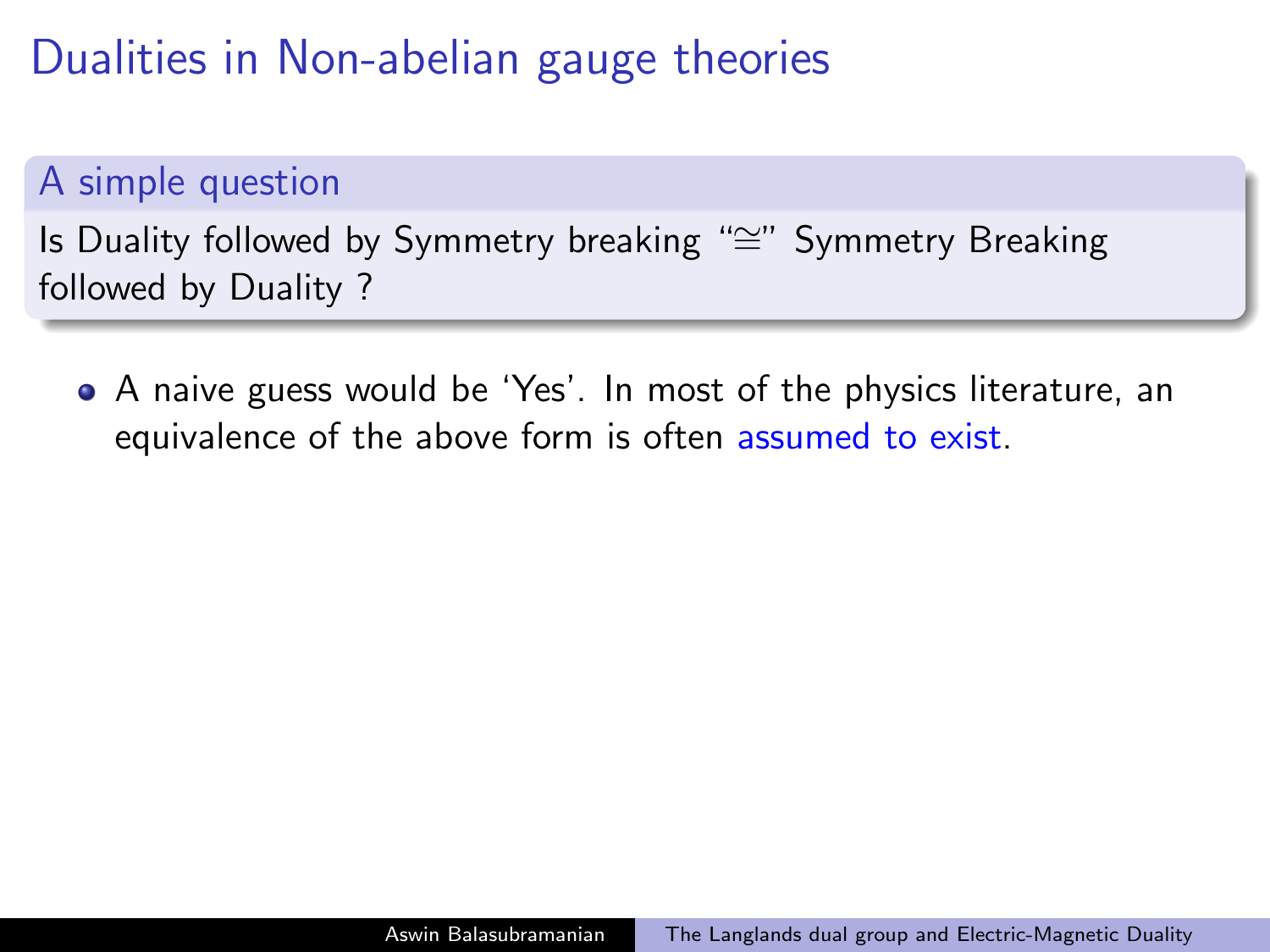#### A simple question

Is Duality followed by Symmetry breaking "≅" Symmetry Breaking followed by Duality ?

A naive guess would be 'Yes'. In most of the physics literature, an equivalence of the above form is often assumed to exist. When the unbroken gauge group is abelian, this is 'OK'. Ex : This is the case at a generic point on the Coulomb branch of  $\mathcal{N} = 4, 2$  theories.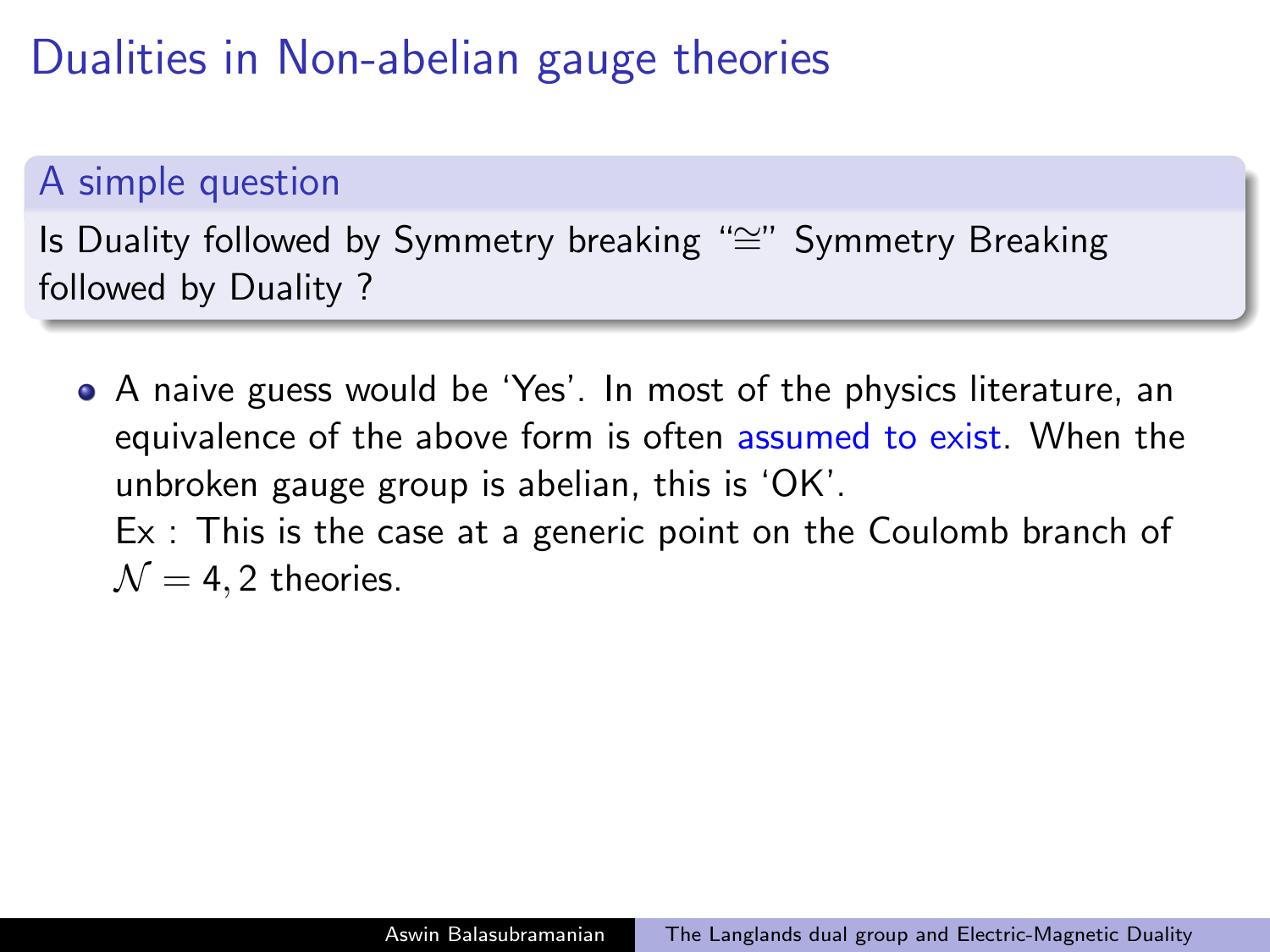#### A simple question

Is Duality followed by Symmetry breaking "≅" Symmetry Breaking followed by Duality ?

- A naive guess would be 'Yes'. In most of the physics literature, an equivalence of the above form is often assumed to exist. When the unbroken gauge group is abelian, this is 'OK'. Ex : This is the case at a generic point on the Coulomb branch of  $\mathcal{N} = 4, 2$  theories.
- But, in general : NO OBVIOUS ANSWER!! I will give a striking example momentarily.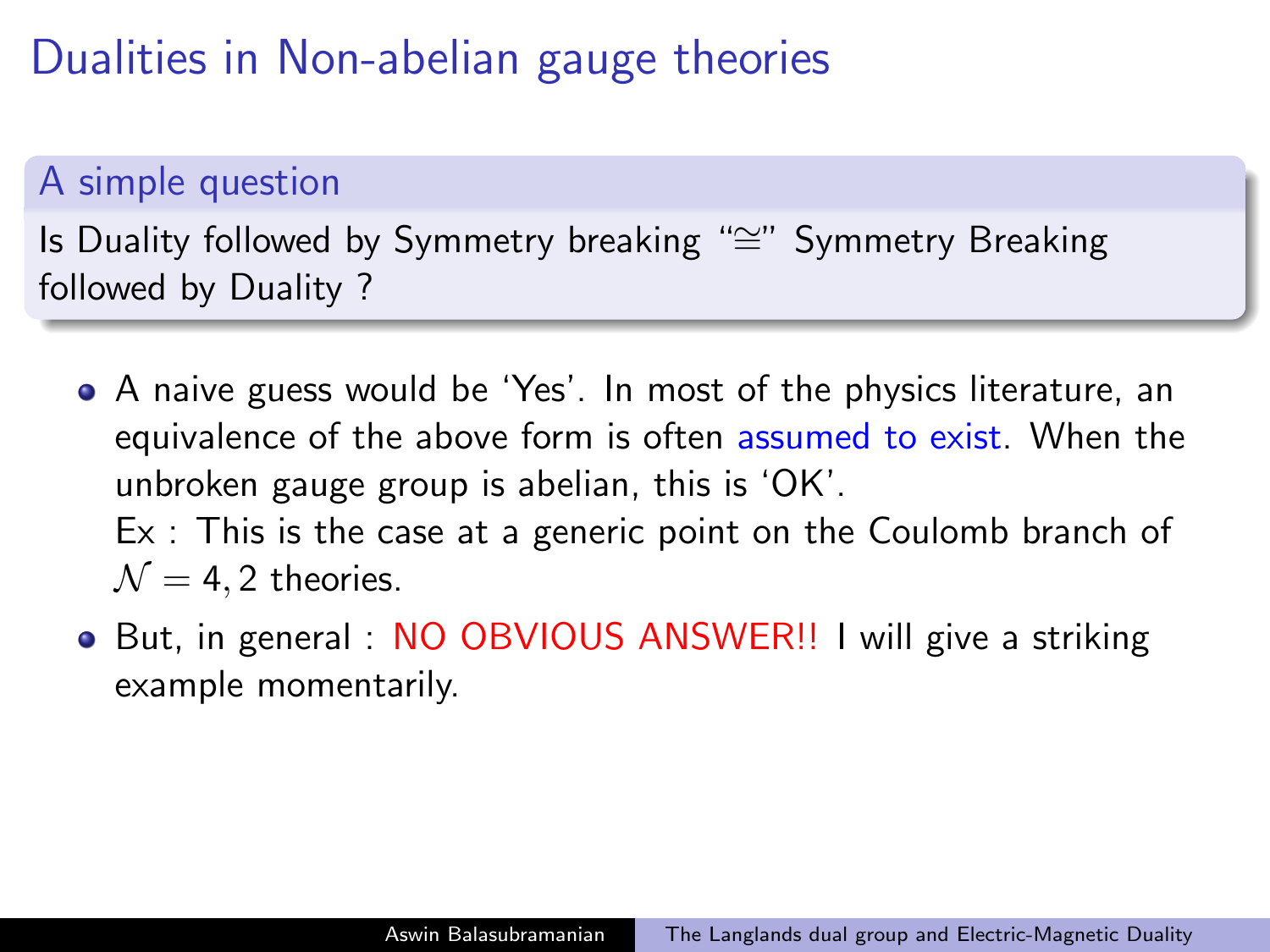#### A simple question

Is Duality followed by Symmetry breaking "≅" Symmetry Breaking followed by Duality ?

- A naive guess would be 'Yes'. In most of the physics literature, an equivalence of the above form is often assumed to exist. When the unbroken gauge group is abelian, this is 'OK'. Ex : This is the case at a generic point on the Coulomb branch of  $\mathcal{N} = 4, 2$  theories.
- But, in general : NO OBVIOUS ANSWER!! I will give a striking example momentarily.
- To see the subtleties involved, we should learn to distinguish between a Group  $\,G$  and its Langlands/Goddard-Nyuts-Olive dual group  $\,G^\vee.$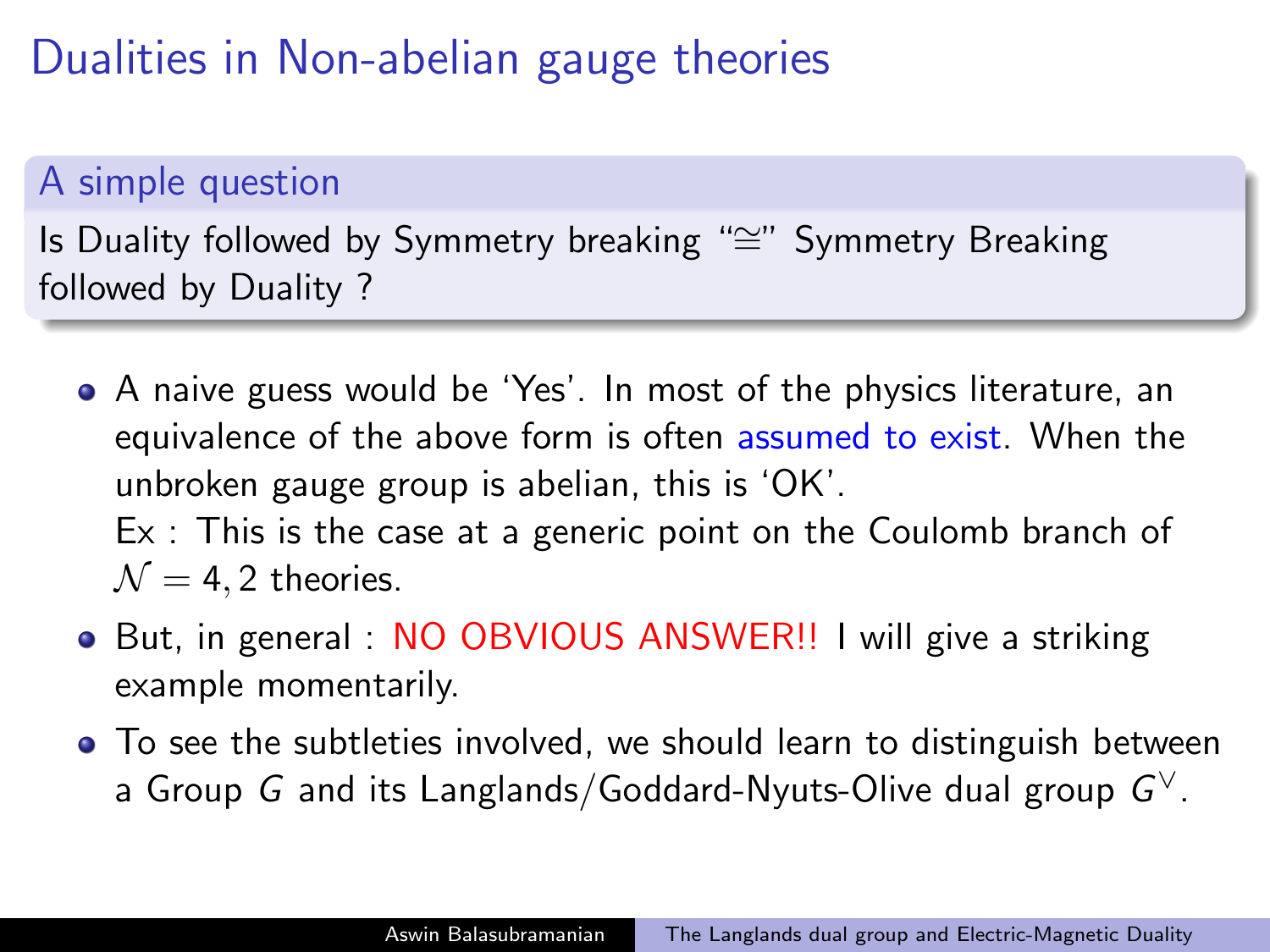What replaces electric and magnetic charges ?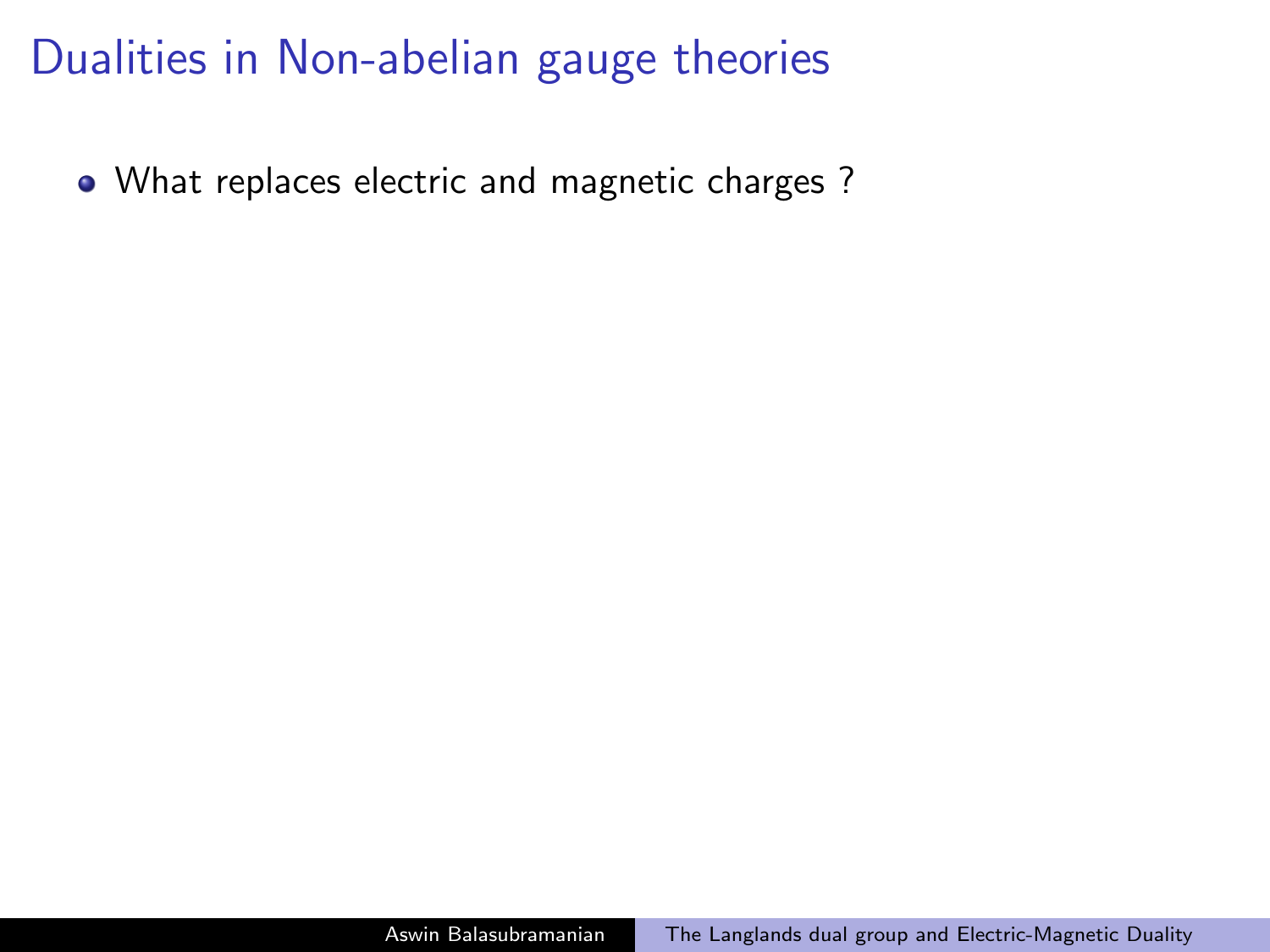What replaces electric and magnetic charges ? The natural objects are certain weight vectors and co-weight vectors.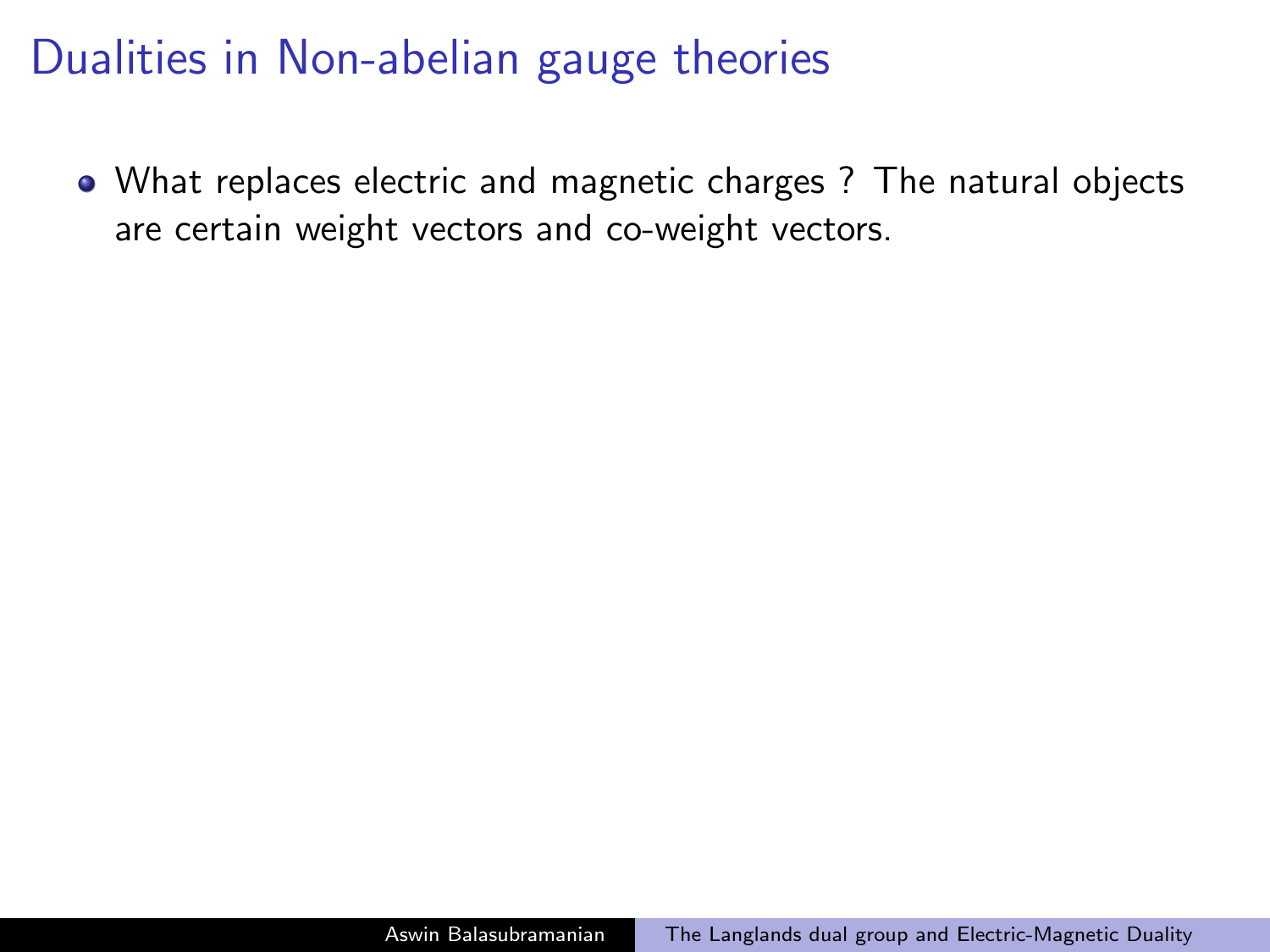- What replaces electric and magnetic charges ? The natural objects are certain weight vectors and co-weight vectors.
- Let G be a compact Lie group. Let  $\mathfrak{g}_{\mathbb{C}}$  be the associated complex Lie algebra. There is a root system associated to  $\mathfrak{g}_{\mathbb{C}}$ . Denote this by a 4-tuple  $R = \{\Lambda_{root}, \Lambda_{weight}, \Lambda_{co-root}, \Lambda_{co-weight}\}.$
- The electric and magnetic charges for the group G are particular objects in this root system.
- Specifically, the electric charges live in the charachter lattice  $\Lambda_{char} = Hom(T, U(1))$ , where T is a maximal torus of G. In general,  $\Lambda_{root} \subset \Lambda_{char} \subset \Lambda_{weight}$ .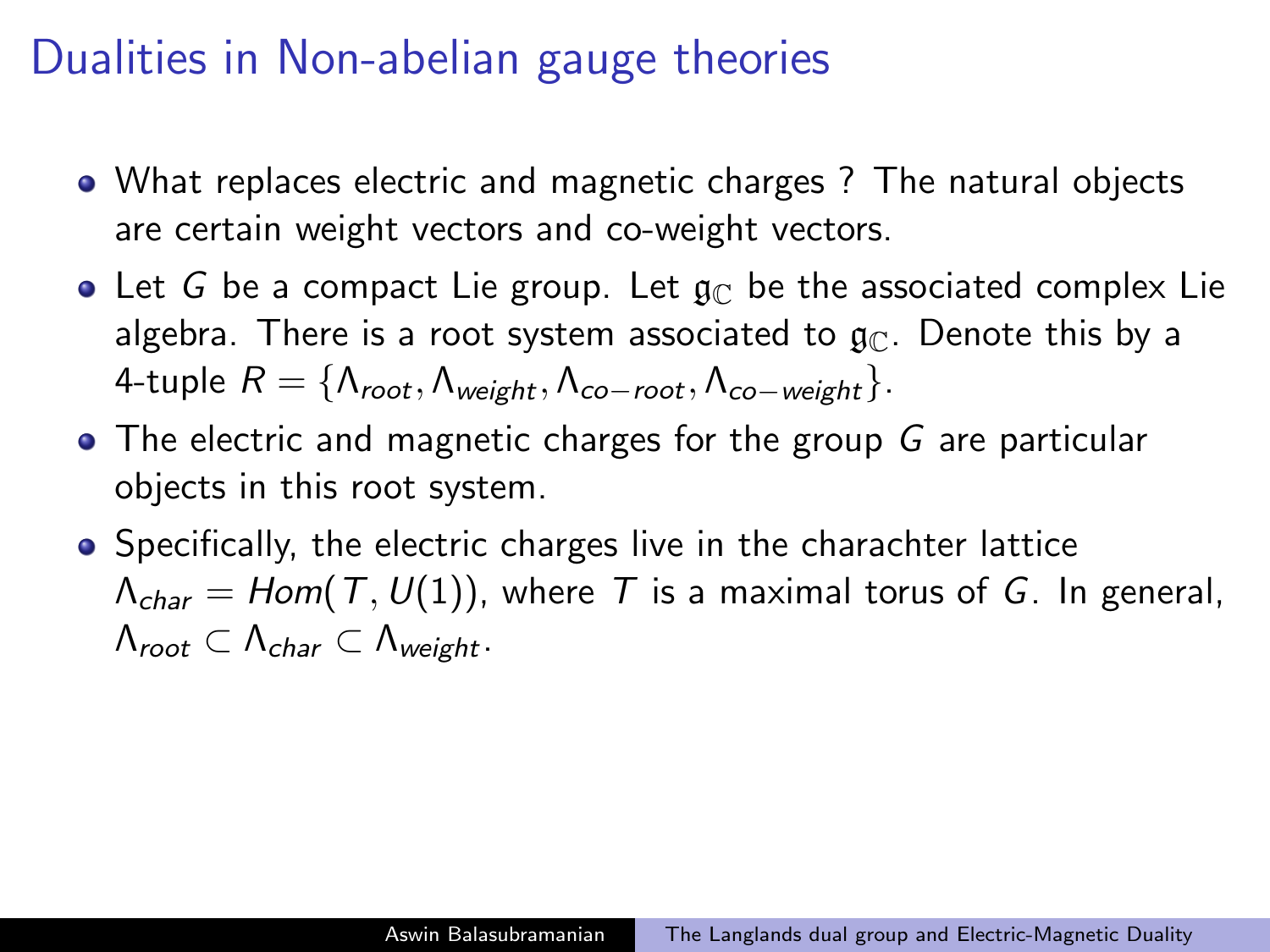- What replaces electric and magnetic charges ? The natural objects are certain weight vectors and co-weight vectors.
- Let G be a compact Lie group. Let  $\mathfrak{g}_{\mathbb{C}}$  be the associated complex Lie algebra. There is a root system associated to  $\mathfrak{g}_{\mathbb{C}}$ . Denote this by a 4-tuple  $R = \{\Lambda_{root}, \Lambda_{weight}, \Lambda_{co-root}, \Lambda_{co-weight}\}.$
- The electric and magnetic charges for the group G are particular objects in this root system.
- Specifically, the electric charges live in the charachter lattice  $\Lambda_{char} = Hom(T, U(1))$ , where T is a maximal torus of G. In general,  $\Lambda_{root} \subset \Lambda_{char} \subset \Lambda_{weight}$ .
- Magnetic charges live in the co-charachter lattice

$$
\Lambda_{co-char} = Hom(U(1), T).
$$
 We also have

$$
\Lambda_{co-root} \subset \Lambda_{co-char} \subset \Lambda_{co-weight}
$$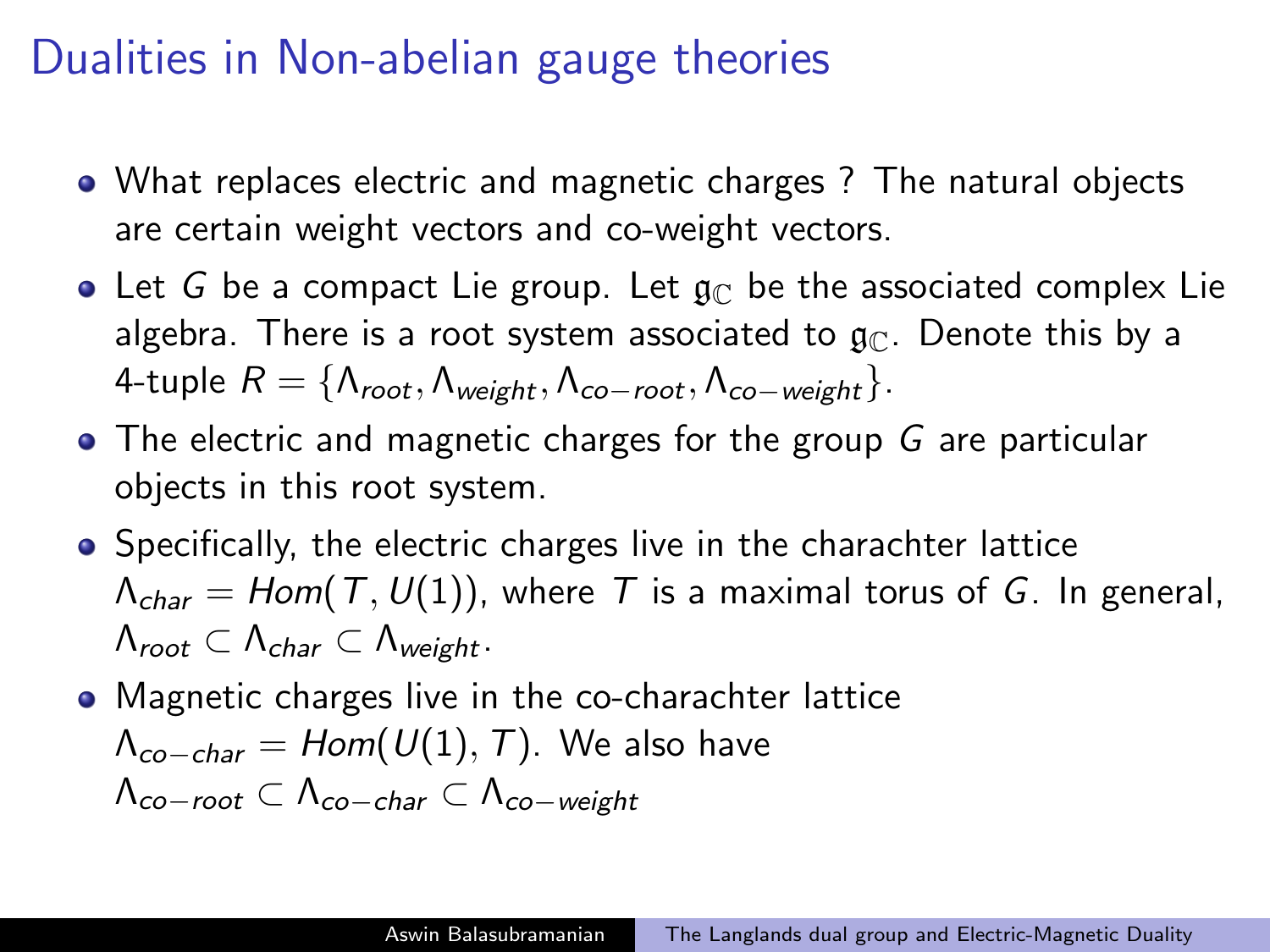Most naive expectation for a duality in a non-abelian gauge theory would be for a complete exchange of "electric objects" and "magnetic objects". Say, for example, an exchange of Wilson operators (labelled by  $\Lambda_{char}$  with 't-Hooft operators (labelled by  $\Lambda_{co-char}$ ).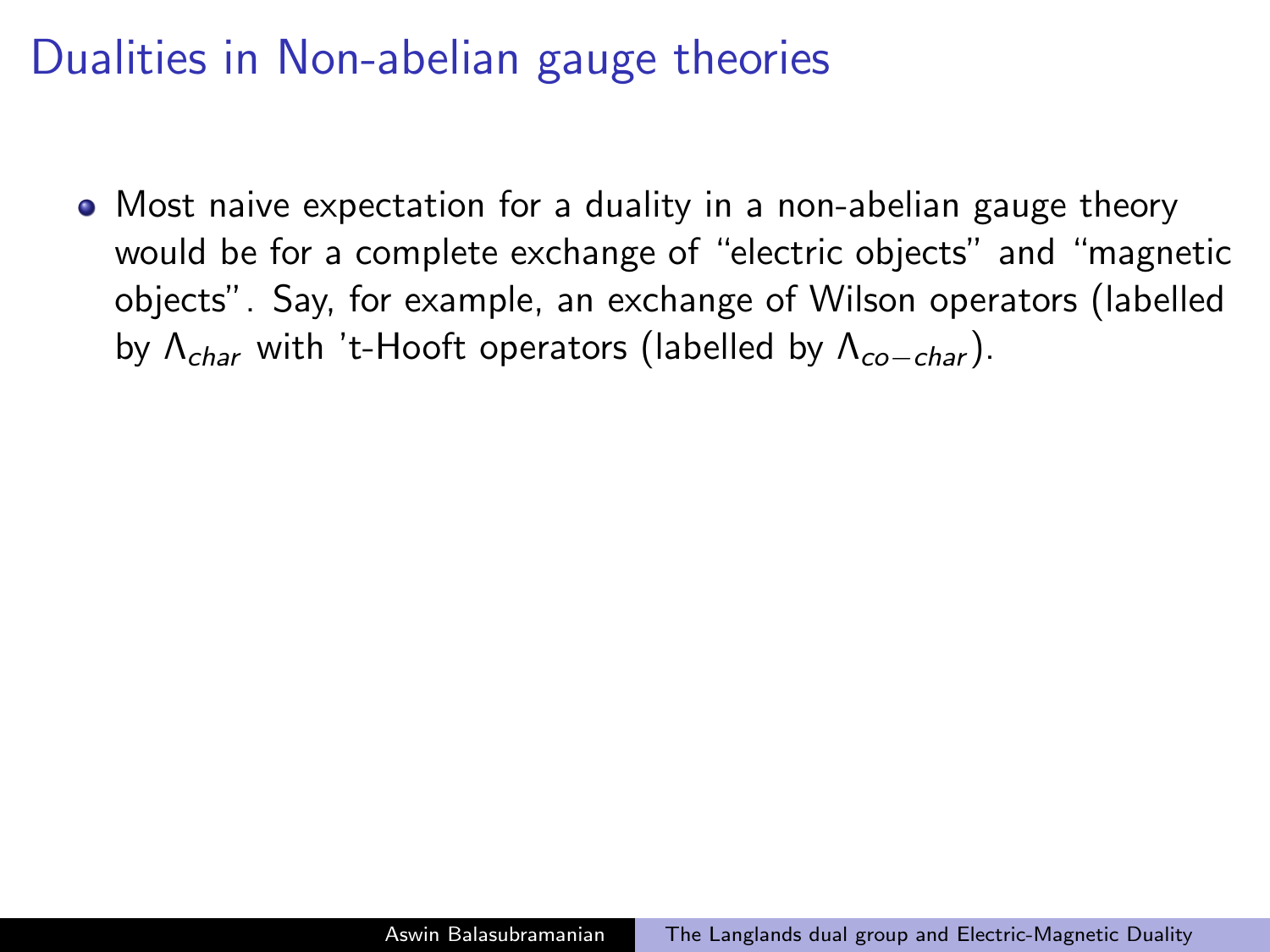- Most naive expectation for a duality in a non-abelian gauge theory would be for a complete exchange of "electric objects" and "magnetic objects". Say, for example, an exchange of Wilson operators (labelled by  $\Lambda_{char}$  with 't-Hooft operators (labelled by  $\Lambda_{co-char}$ ).
- In particular, this means an exchange between  $\Lambda_{char}$  and  $\Lambda_{co-char}$ .
- There is indeed a duality of root systems that also switches  $\Lambda_{char}$  and  $\Lambda_{co-char}$ . Let this dual root system be  $R^\vee$ .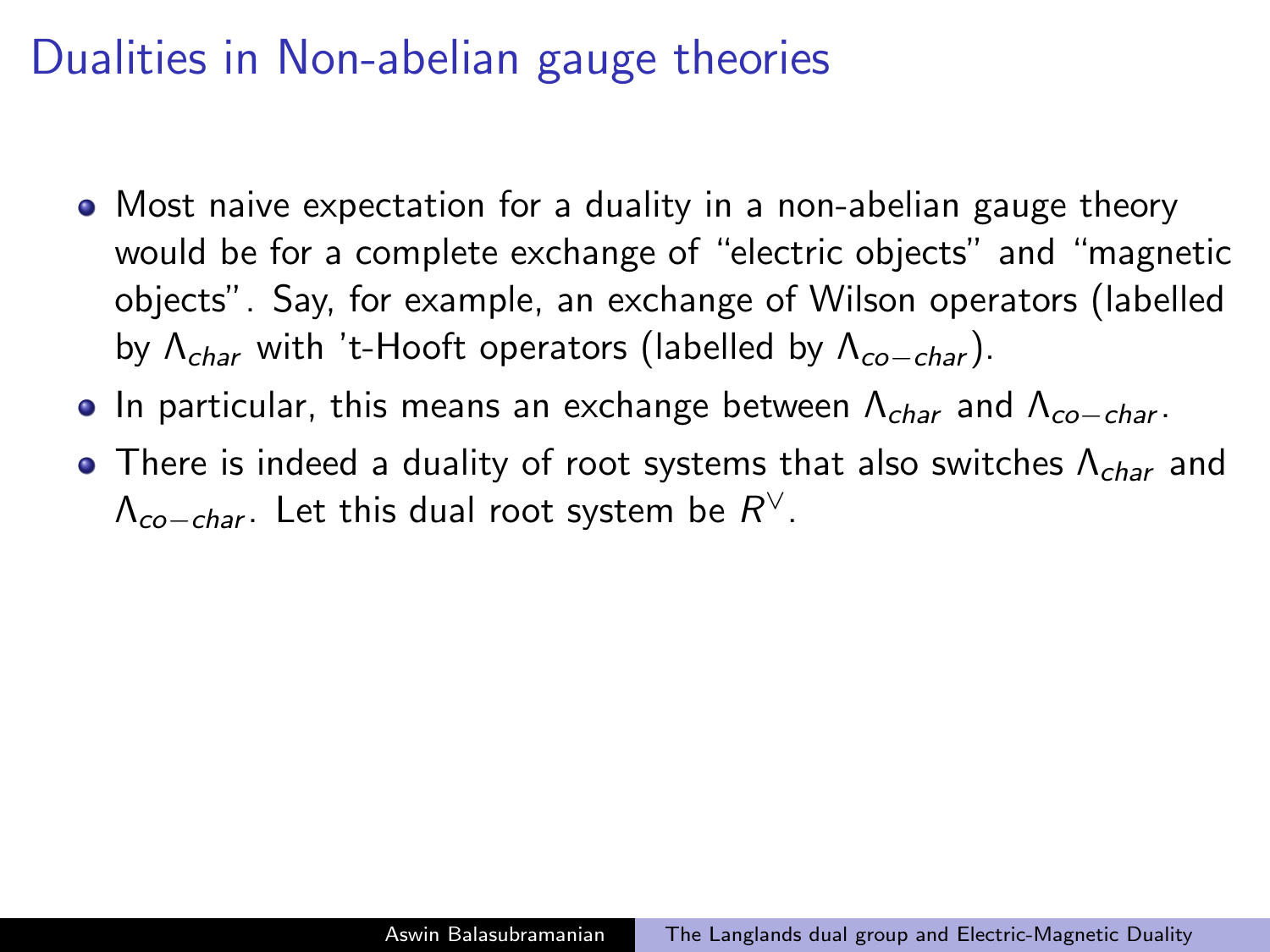- Most naive expectation for a duality in a non-abelian gauge theory would be for a complete exchange of "electric objects" and "magnetic objects". Say, for example, an exchange of Wilson operators (labelled by  $\Lambda_{char}$  with 't-Hooft operators (labelled by  $\Lambda_{co-char}$ ).
- In particular, this means an exchange between  $\Lambda_{char}$  and  $\Lambda_{co-char}$ .
- There is indeed a duality of root systems that also switches  $\Lambda_{char}$  and  $\Lambda_{co-char}$ . Let this dual root system be  $R^\vee$ . But, the catch is that it is associated (in general) to a very different Lie algebra  $\mathfrak{g}^\vee_\mathbb{C}.$  There is a corresponding dual group  $G^\vee$ .
- At the level of groups, some non-trival global properties get exchanged.  $\pi_1(G)=Z(G^\vee), Z(G)=\pi_1(G^\vee).$  And we also have  $\mathsf{\Lambda}_{\mathsf{char}}(\mathsf{G})=\mathsf{\Lambda}_{\mathsf{co}-\mathsf{char}}(\mathsf{G}^\vee)$  and vice-versa.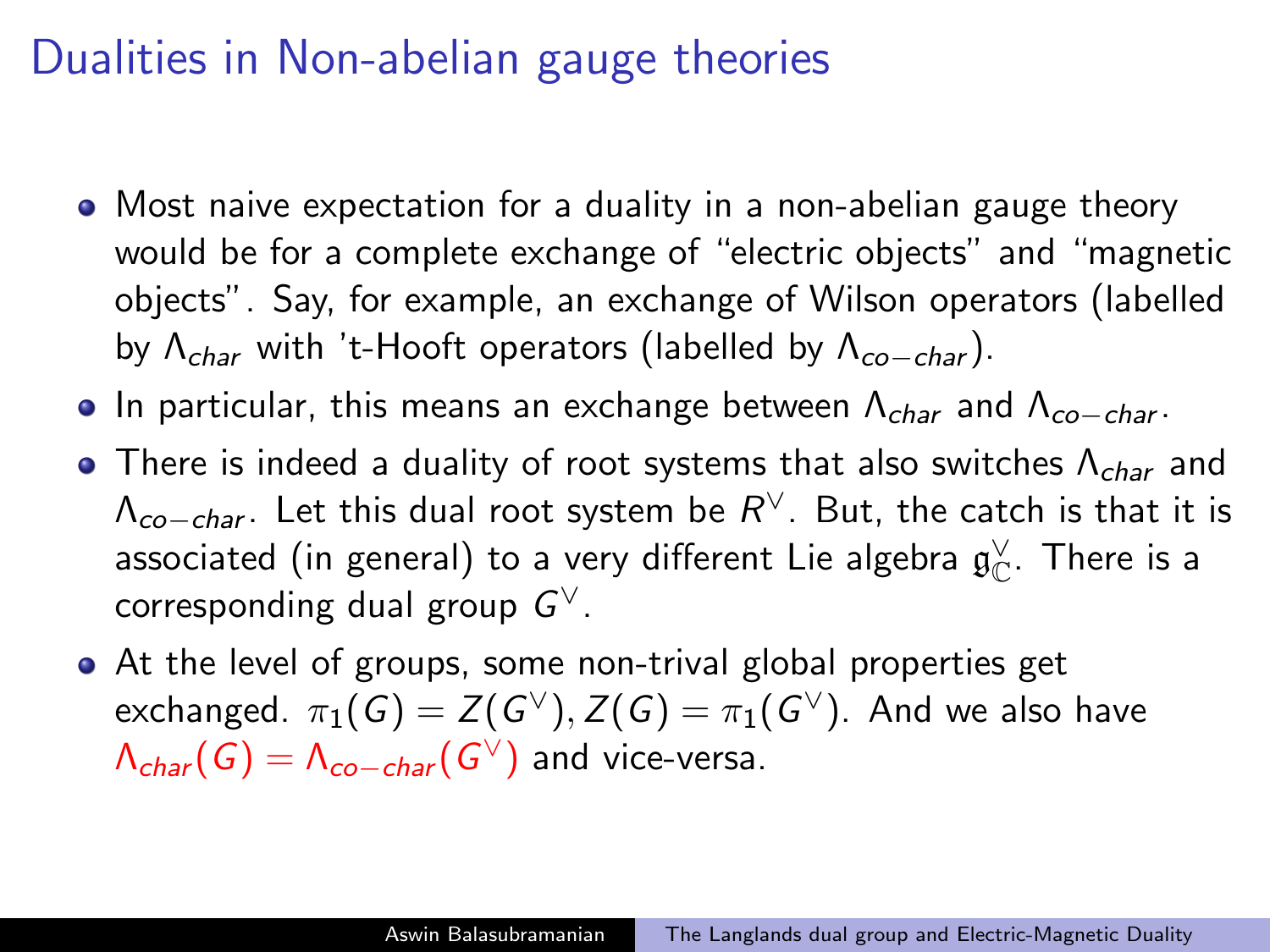Examples of Langlands Duality

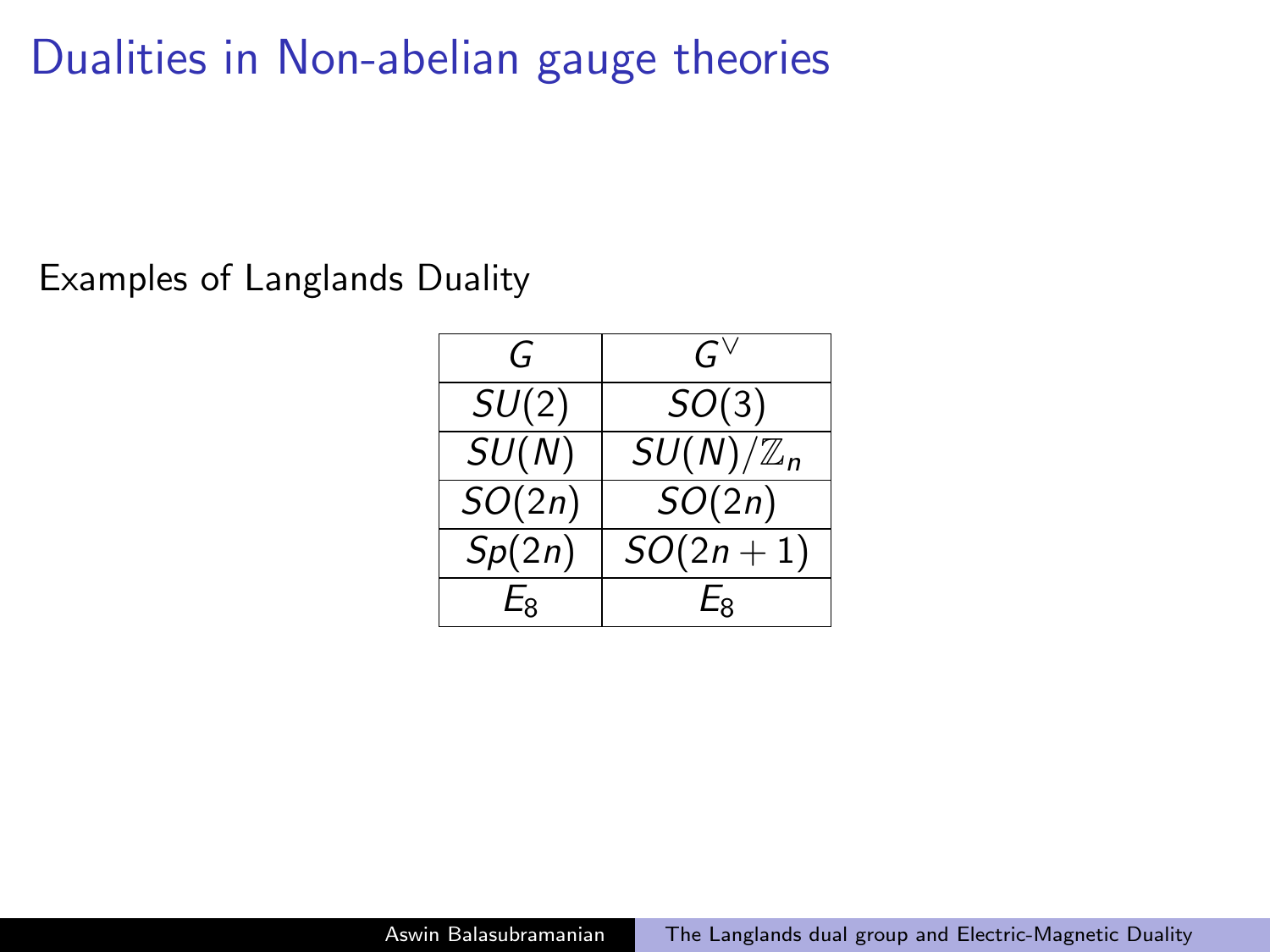If turns out that this most naive expectation of duality can hold only in a very special quantum field theory in four dimensions. This is  $\mathcal{N} = 4$  SYM with a gauge group G (with coupling  $\tau = \theta/2\pi + 4\pi i/g^2$ ).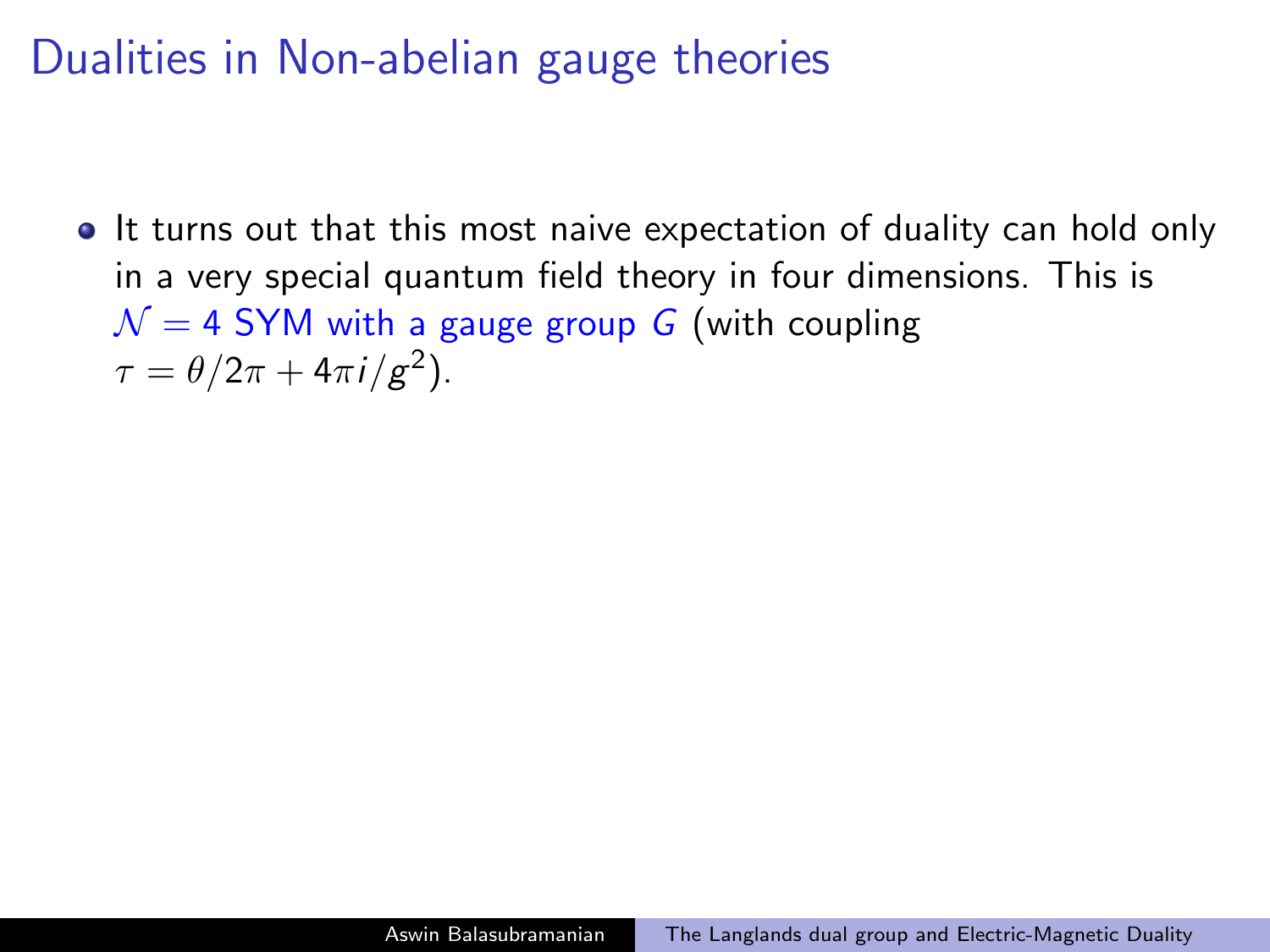- If turns out that this most naive expectation of duality can hold only in a very special quantum field theory in four dimensions. This is  $\mathcal{N} = 4$  SYM with a gauge group G (with coupling  $\tau = \theta/2\pi + 4\pi i/g^2$ ).
- There is considerable evidence to support the conjecture ("S-duality") that this theory has exact EM duality and that the dual theory is  $\mathcal{N}=$  4 SYM with gauge group  $\boldsymbol{G}^{\vee}$  with coupling  $-1/n_{\sf r}\tau$ . (First proposed by Montonen-Olive).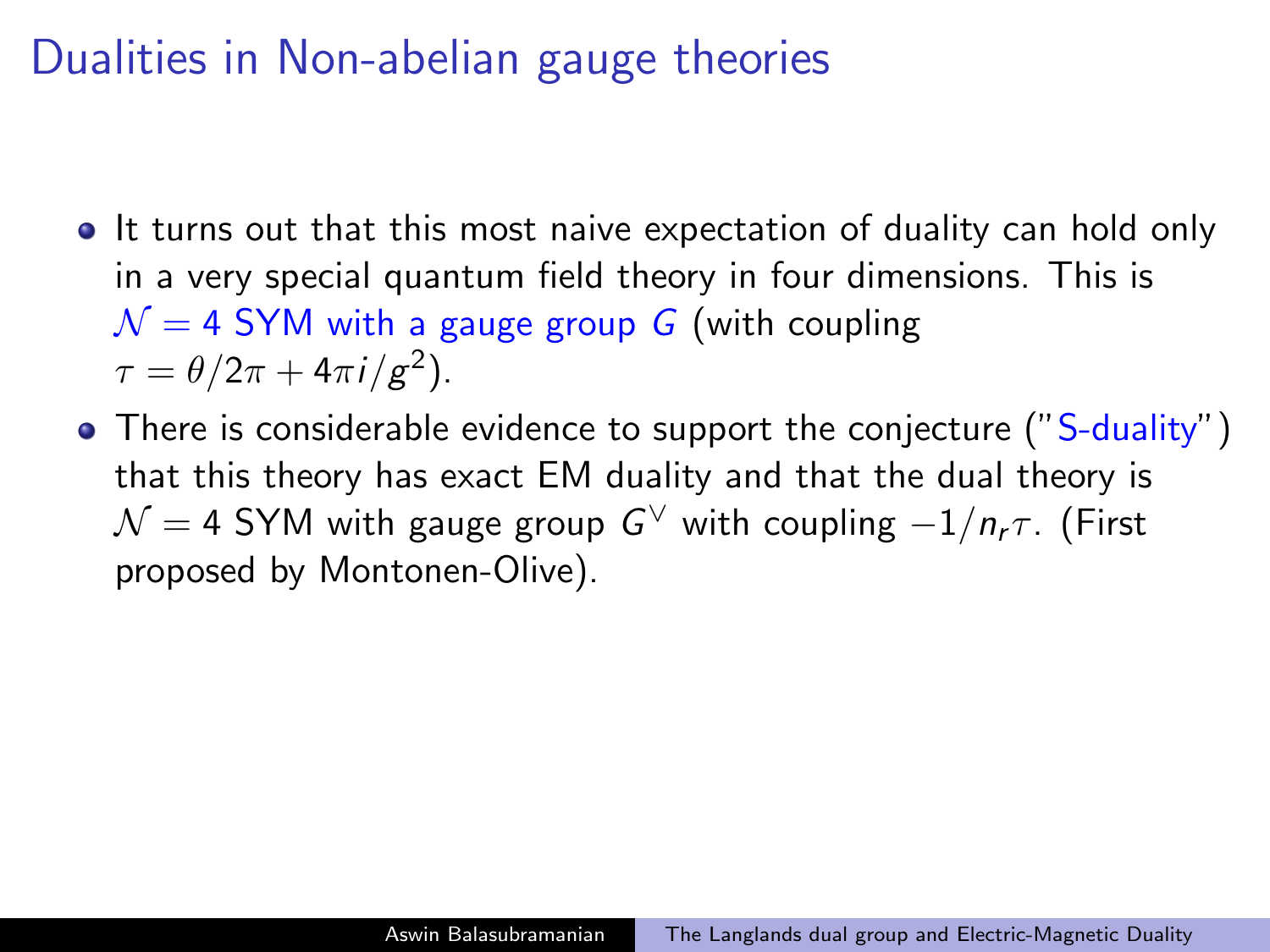- If turns out that this most naive expectation of duality can hold only in a very special quantum field theory in four dimensions. This is  $\mathcal{N} = 4$  SYM with a gauge group G (with coupling  $\tau = \theta/2\pi + 4\pi i/g^2$ ).
- There is considerable evidence to support the conjecture ("S-duality") that this theory has exact EM duality and that the dual theory is  $\mathcal{N}=$  4 SYM with gauge group  $\boldsymbol{G}^{\vee}$  with coupling  $-1/n_{\sf r}\tau$ . (First proposed by Montonen-Olive).
- One can think of this as the same QFT with two different perturbative limits and both of them admit a description using Lagrangians (albeit different ones).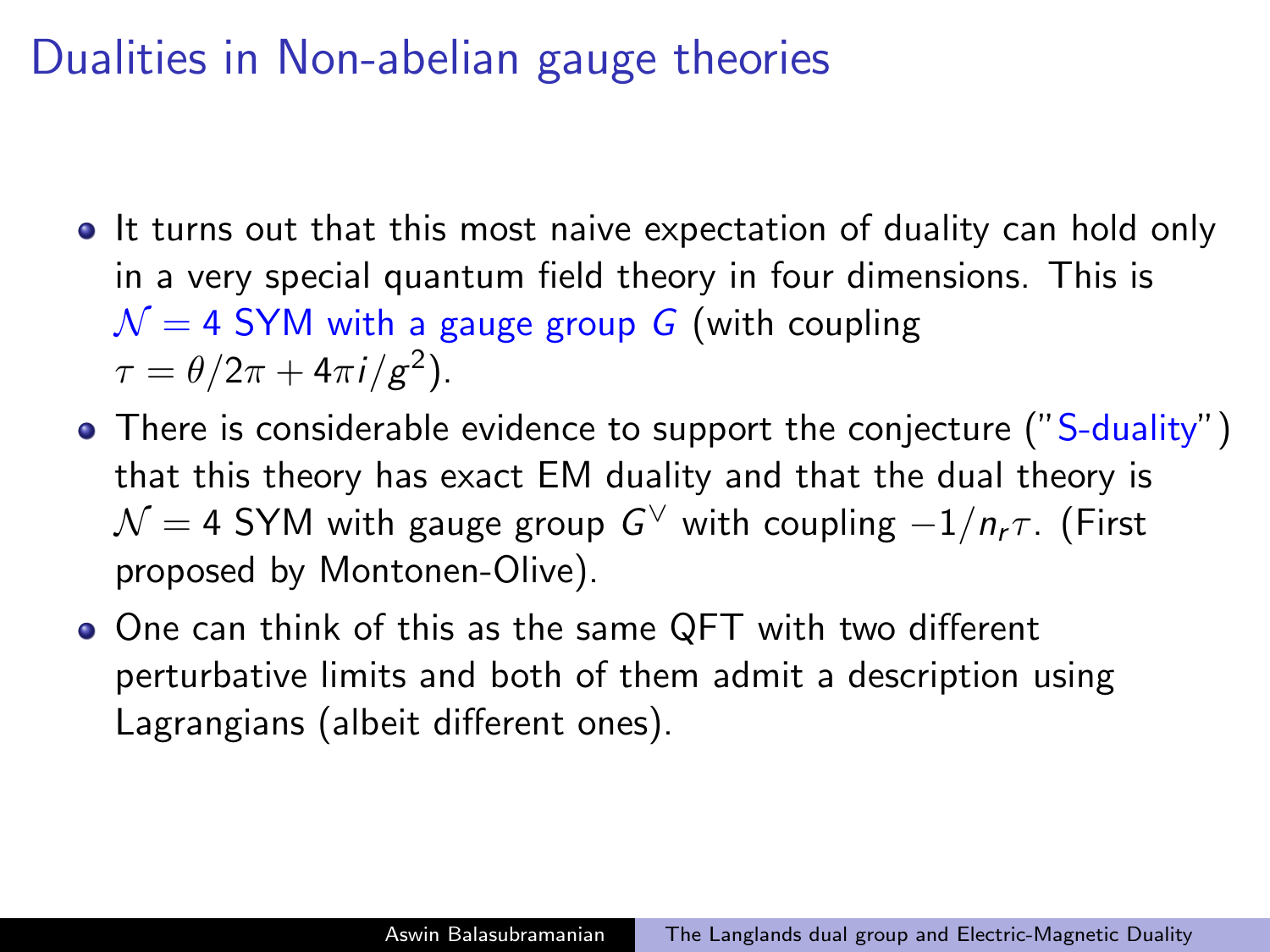### Symmetry Breaking and Duality

• I promised a striking example for why one should be cautious about exchanging the effects of "Symmetry Breaking" and "Duality".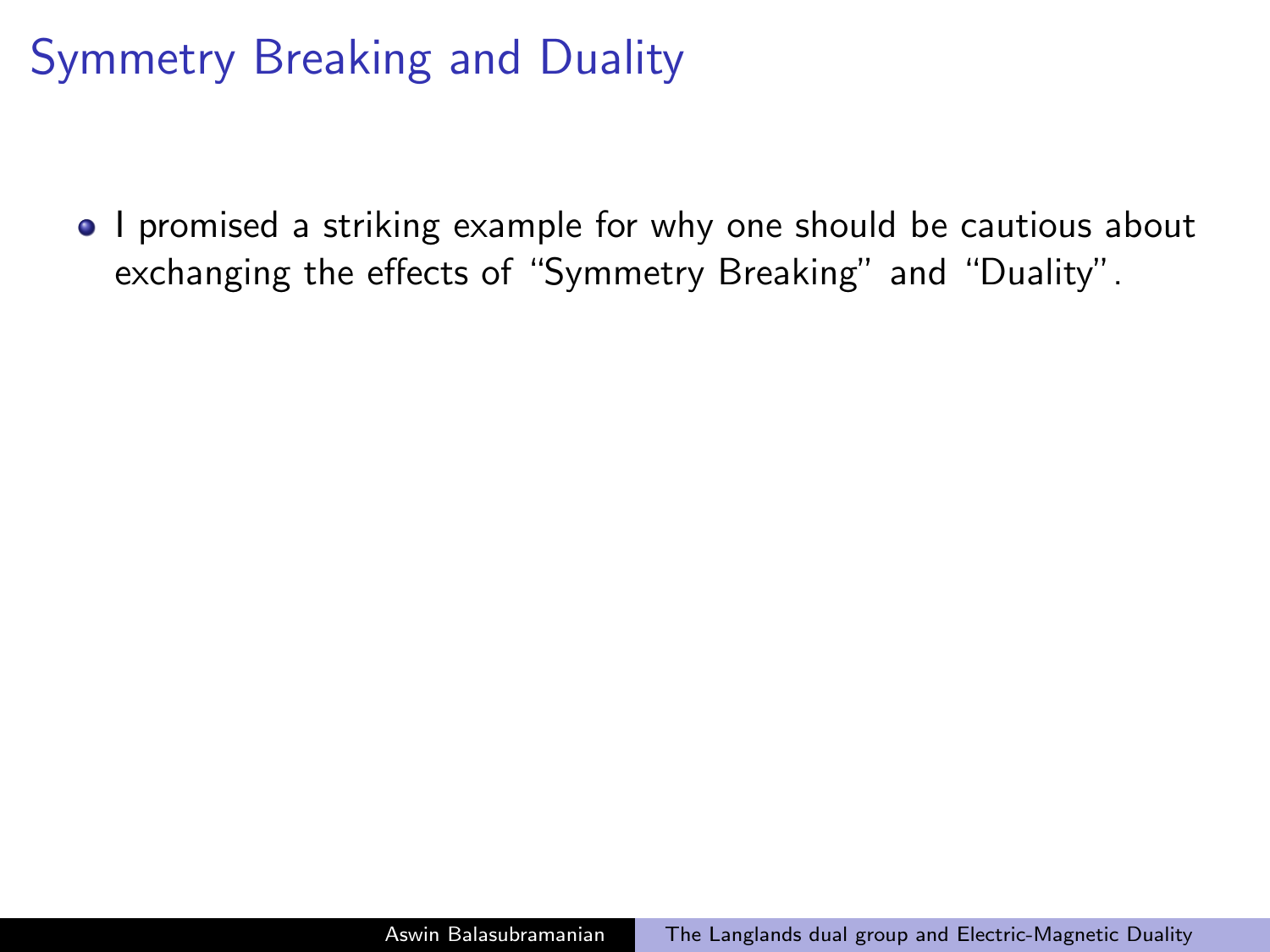#### Symmetry Breaking and Duality

- I promised a striking example for why one should be cautious about exchanging the effects of "Symmetry Breaking" and "Duality".
- Consider  $\mathcal{N} = 4$  SYM with gauge group  $SO(2n + 1)$ . This theory has a phase in which the unbroken gauge group is  $H = SO(2n) \subset SO(2n + 1)$ . Now, take Langlands duals. We have  $G^{\vee} = Sp(2n)$  and  $H^{\vee} = SO(2n)$ .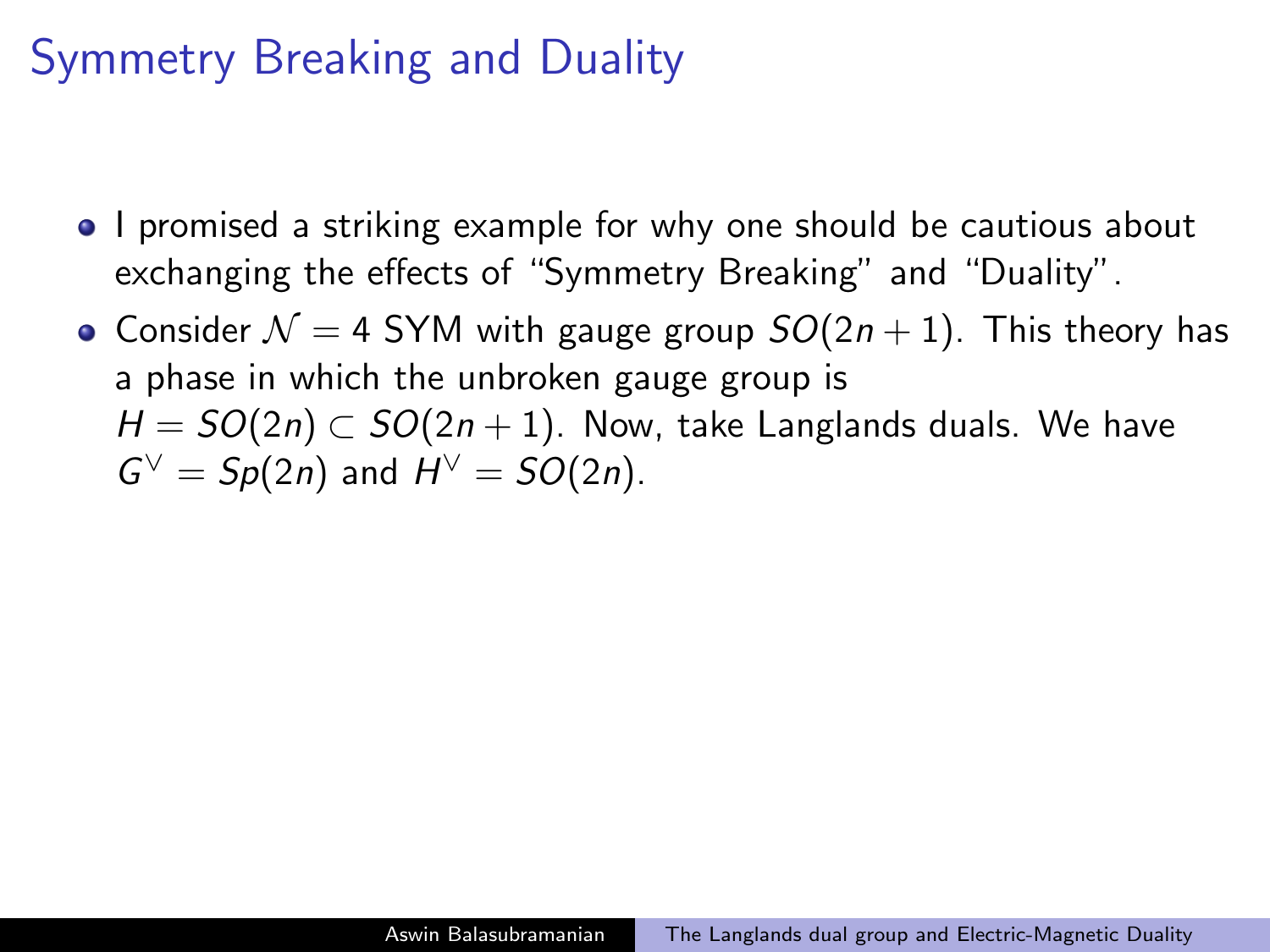### Symmetry Breaking and Duality

- I promised a striking example for why one should be cautious about exchanging the effects of "Symmetry Breaking" and "Duality".
- Consider  $\mathcal{N} = 4$  SYM with gauge group  $SO(2n + 1)$ . This theory has a phase in which the unbroken gauge group is  $H = SO(2n) \subset SO(2n+1)$ . Now, take Langlands duals. We have  $G^{\vee} = Sp(2n)$  and  $H^{\vee} = SO(2n)$ .
- But, note that  $H^{\vee}$  is not a subgroup of  $G^{\vee}$  (!!!!). If there is a relationship between  $H^\vee$  gauge theory and the  $G^\vee$  gauge theory, this can't be the usual Higgs mechanism for  $G^\vee.$
- **•** In the mathematical literature, this feature has a name : "Elliptic Endoscopy".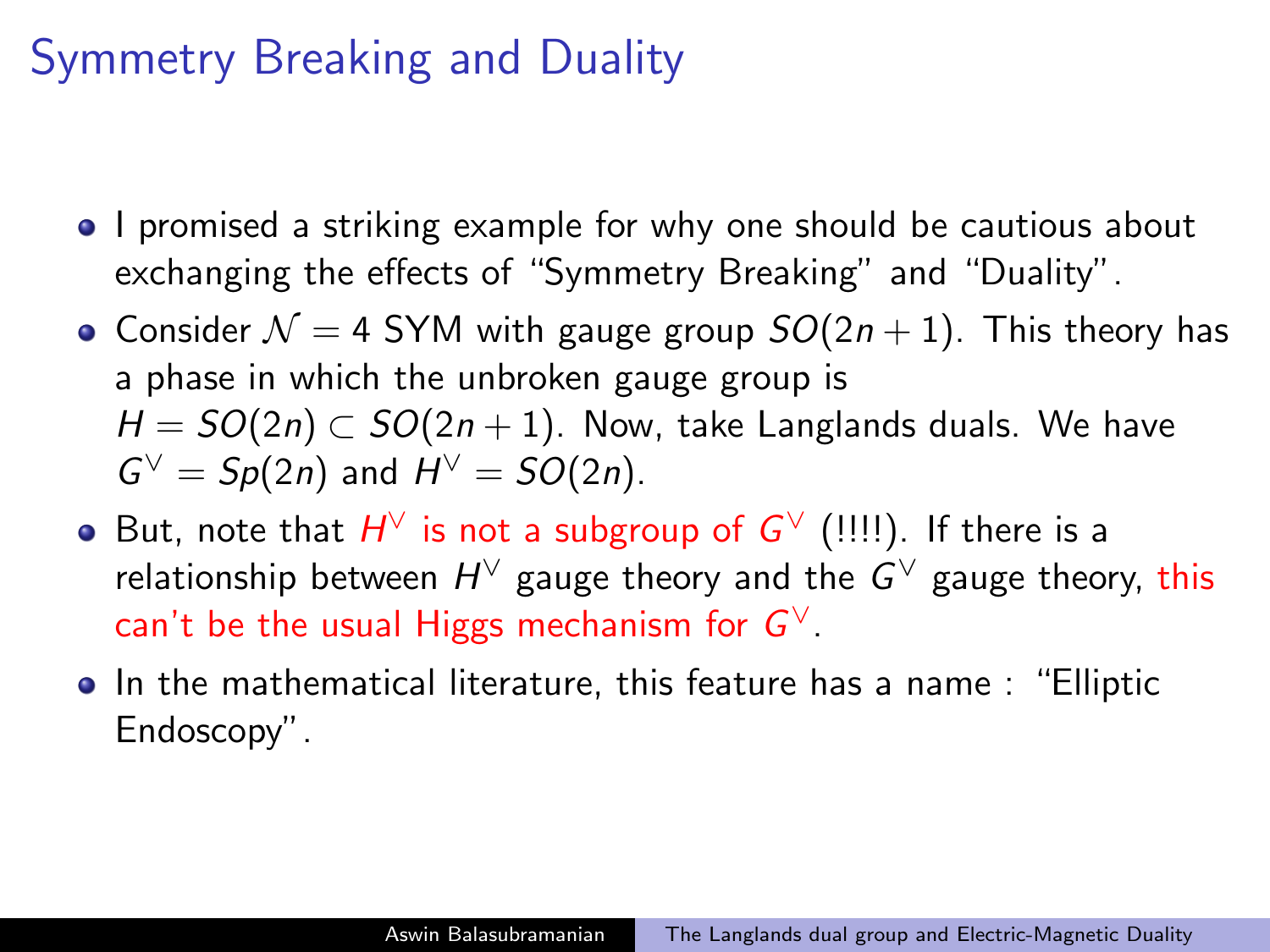• So far, I have discussed how the Langlands dual group appears in the physics setting (=the argument of Goddard-Nyuts-Olive) + Highlighted some peculiar consequences.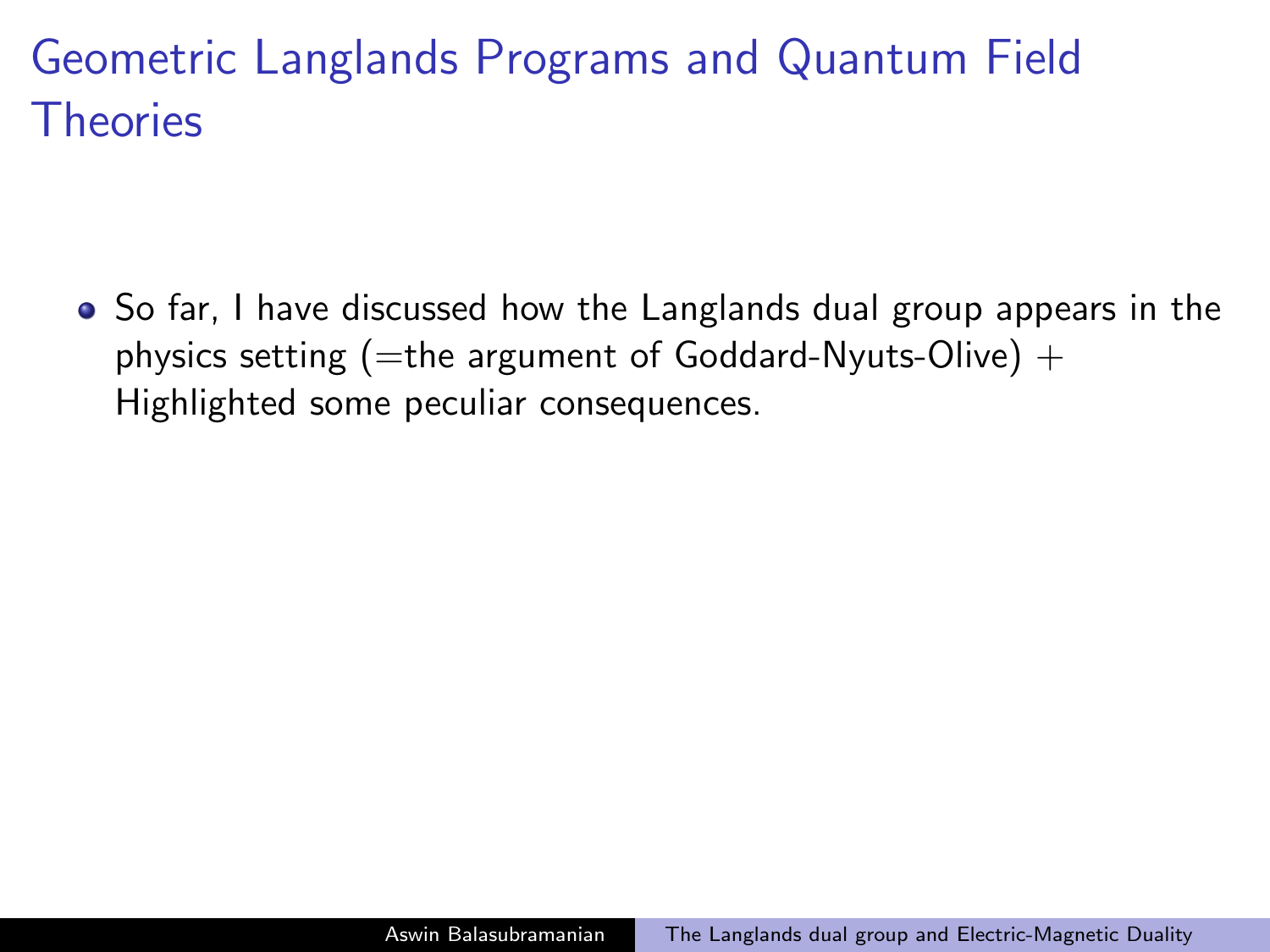- So far, I have discussed how the Langlands dual group appears in the physics setting (=the argument of Goddard-Nyuts-Olive) + Highlighted some peculiar consequences.
- Langlands' orginal motivation was in a Number Theoretic context : Specifically, to classify Automorphic Forms of a group G (they generalize modular forms of  $SL(2, \mathbb{Z})$ ). His insight was that this classification is intimately tied to properties of the dual group  $\boldsymbol{G}^{\vee}.$  He proposed a very detailed program outlining exactly what the relationship is ("Reciprocity", "Functoriality").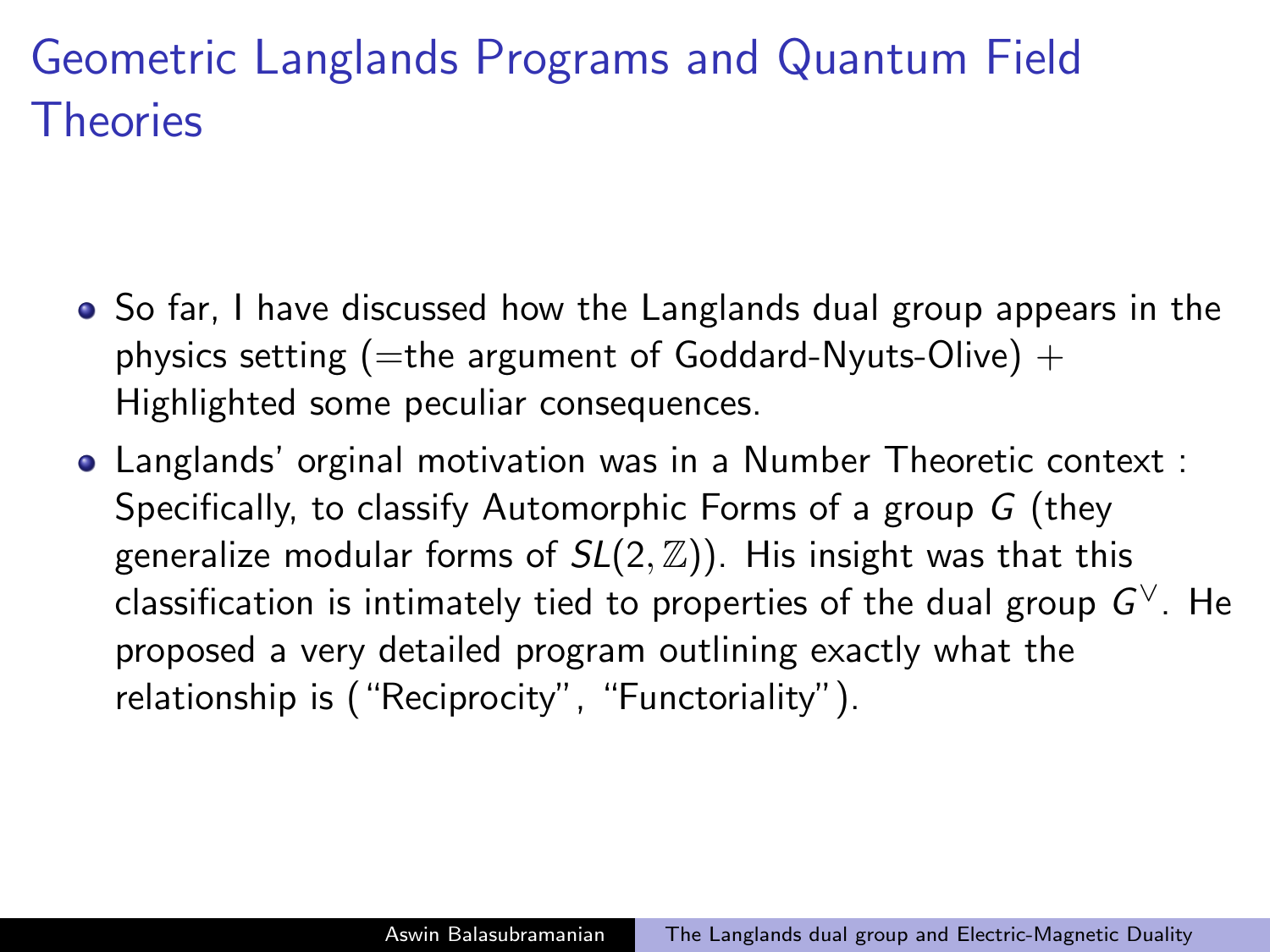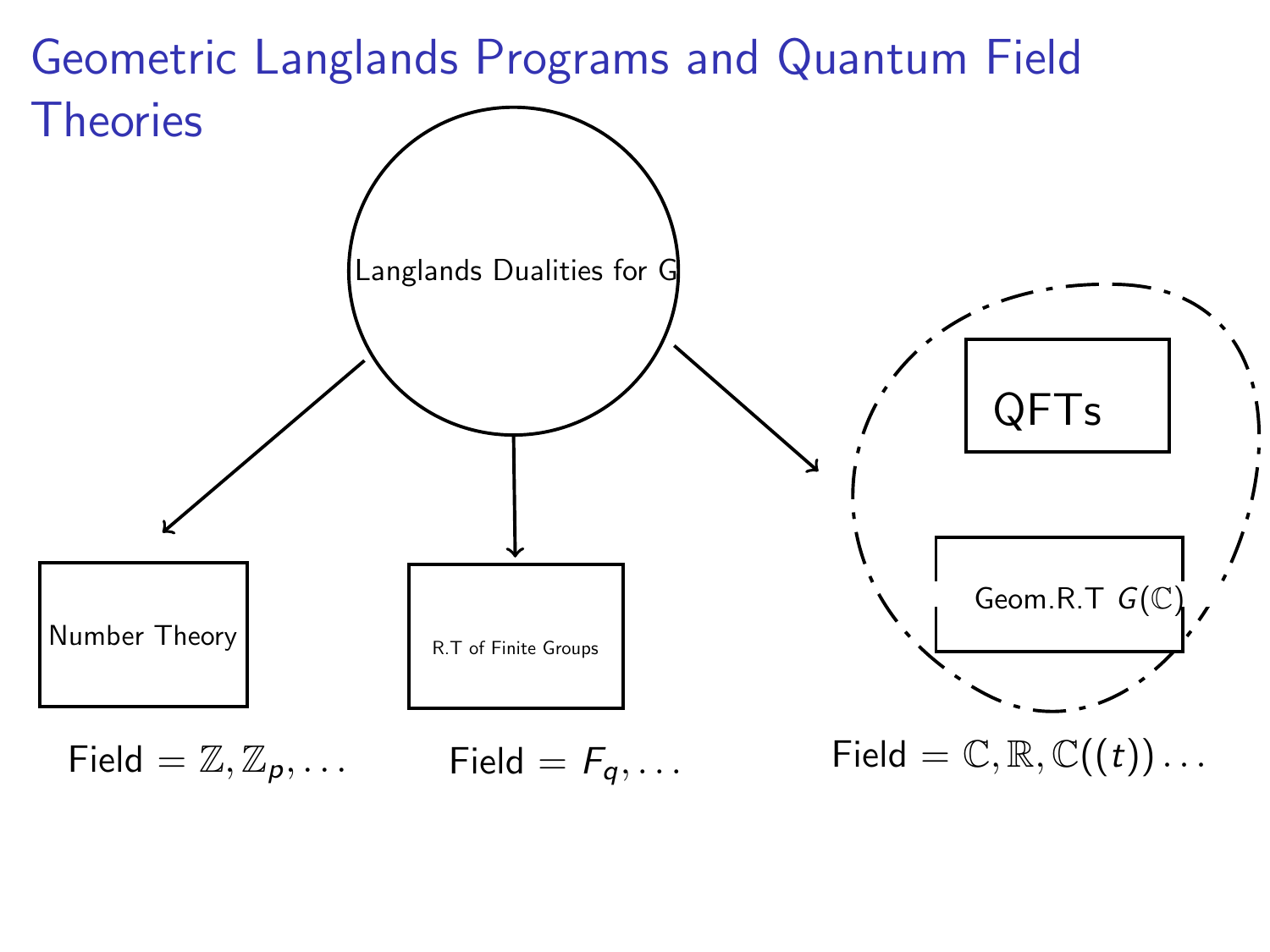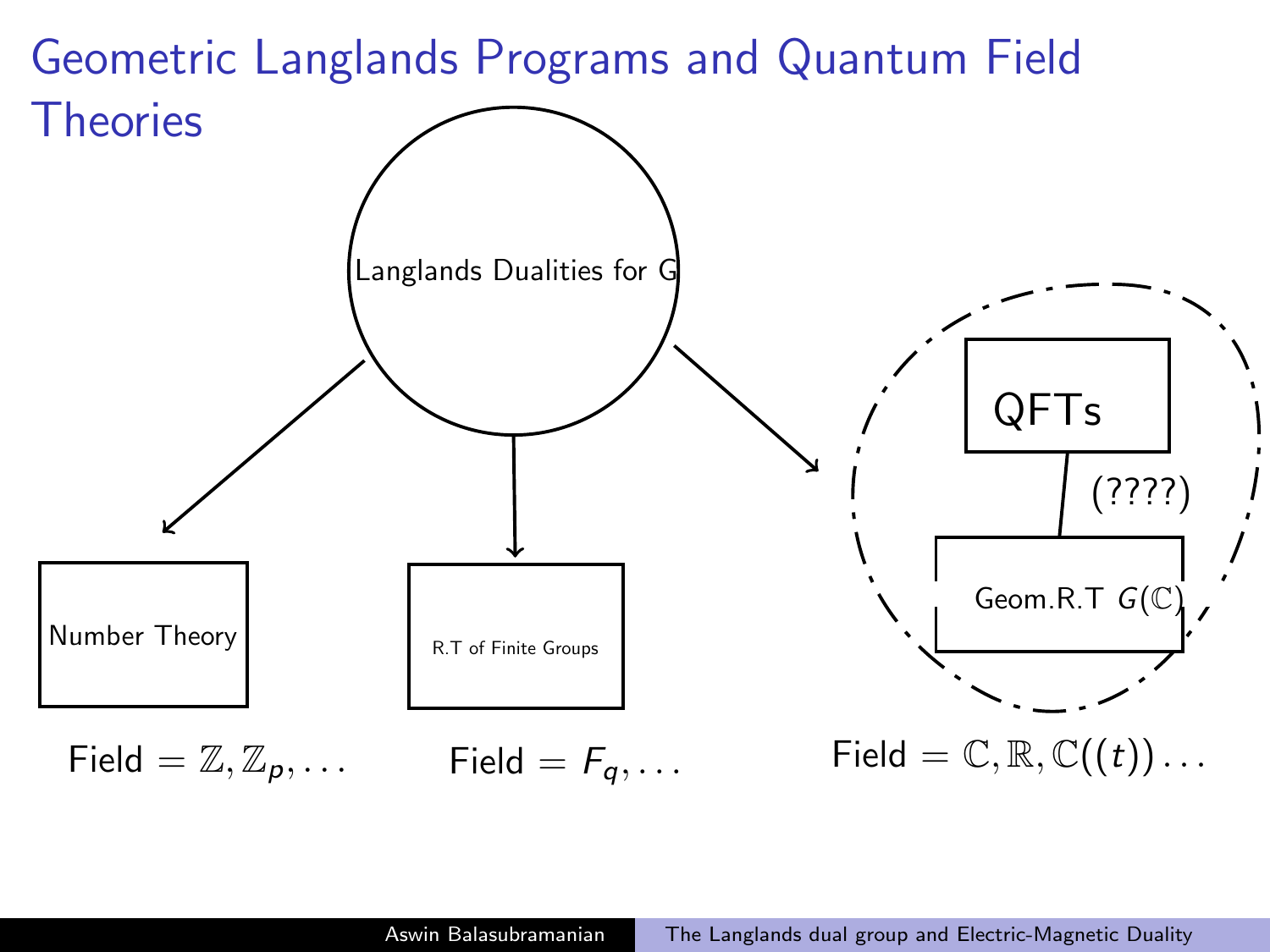• In the time since Goddard-Nyuts-Olive, one could have wondered if any of the more detailed features of the Langlands programs appear somewhere in a physics context. One natural case would be to actually think about the Langlands program in the geometric setting ('Geometric' means the Groups are over  $\mathbb{C}, \mathbb{C}((t)), \ldots$ ).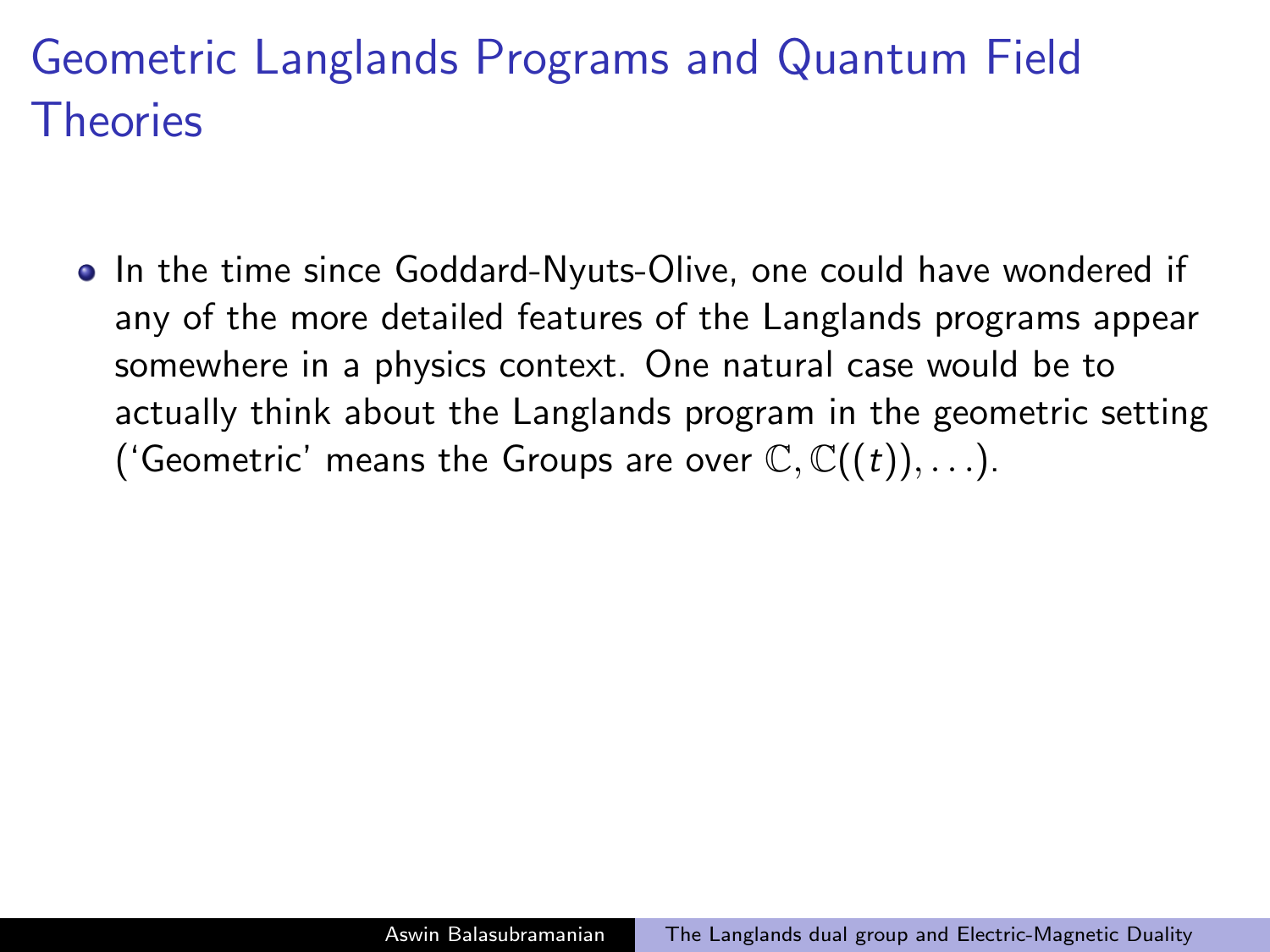- In the time since Goddard-Nyuts-Olive, one could have wondered if any of the more detailed features of the Langlands programs appear somewhere in a physics context. One natural case would be to actually think about the Langlands program in the geometric setting ('Geometric' means the Groups are over  $\mathbb{C}, \mathbb{C}((t)), \ldots$ ).
- A very detailed proposal for a Geometric Langlands program was provided by Beilinson-Drinfeld in the 90s. Curiously, their proposal used some structures that have a striking similarity to (or were almost borrowed from) two dimensional Conformal Field Theory. Is stated as an equivalence of certain Geometric Categories associated to a Riemann Surface  $C: \mathsf{Cat}(\mathcal{C}, \mathcal{G}) \cong \mathsf{Cat}'(\mathcal{C}, \mathcal{G}^{\vee}).$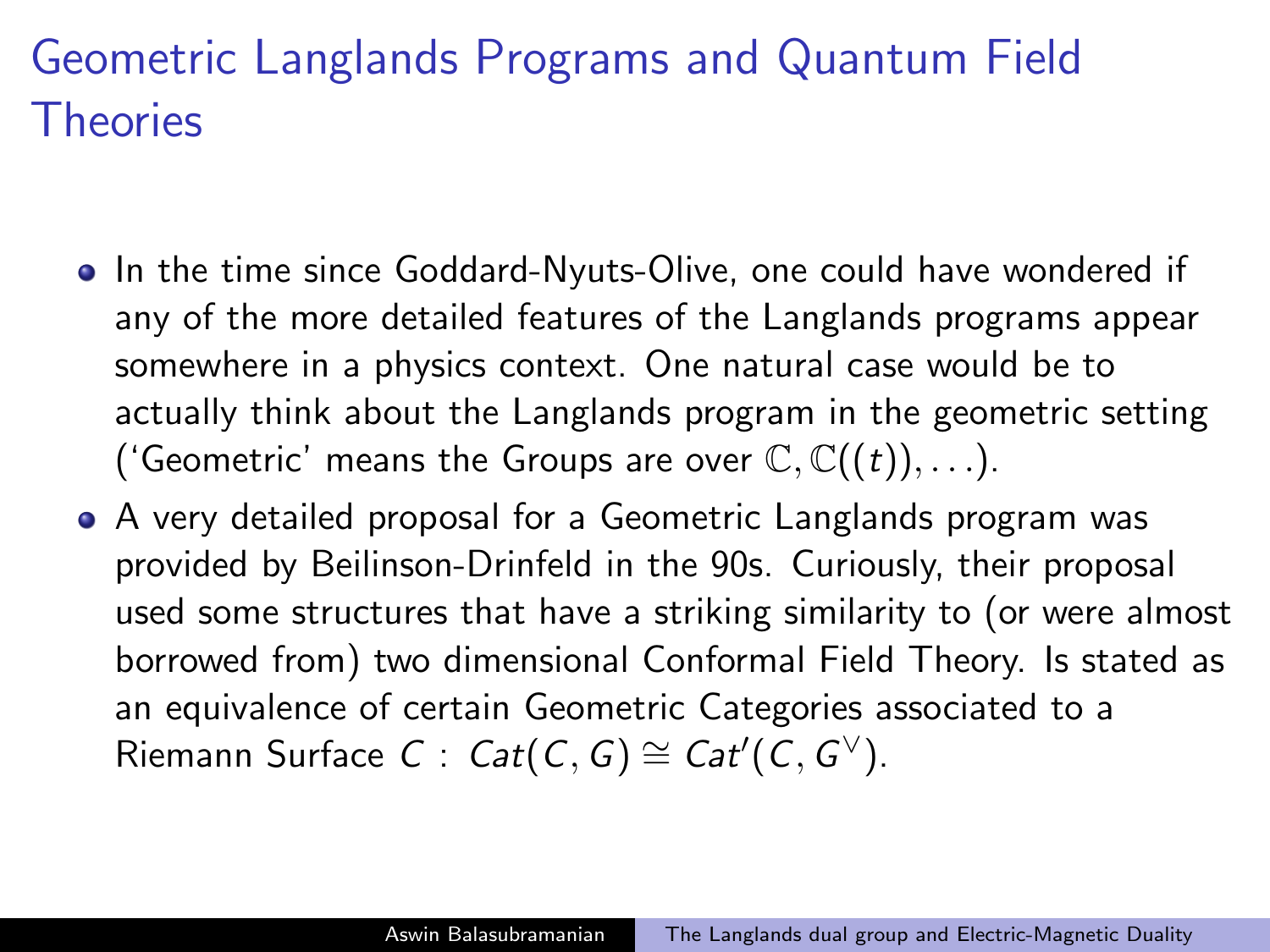- In 2006, Kapustin-Witten followed a very different path and were able to arrive at the same structures that were important for Beilinson-Drinfeld. Their approach also had several new elements.
- In particular, Kapustin-Witten's starting point was (a topologically twisted version of)  $\mathcal{N} = 4$  Yang Mills theory in four dimensions and its electric magnetic duality.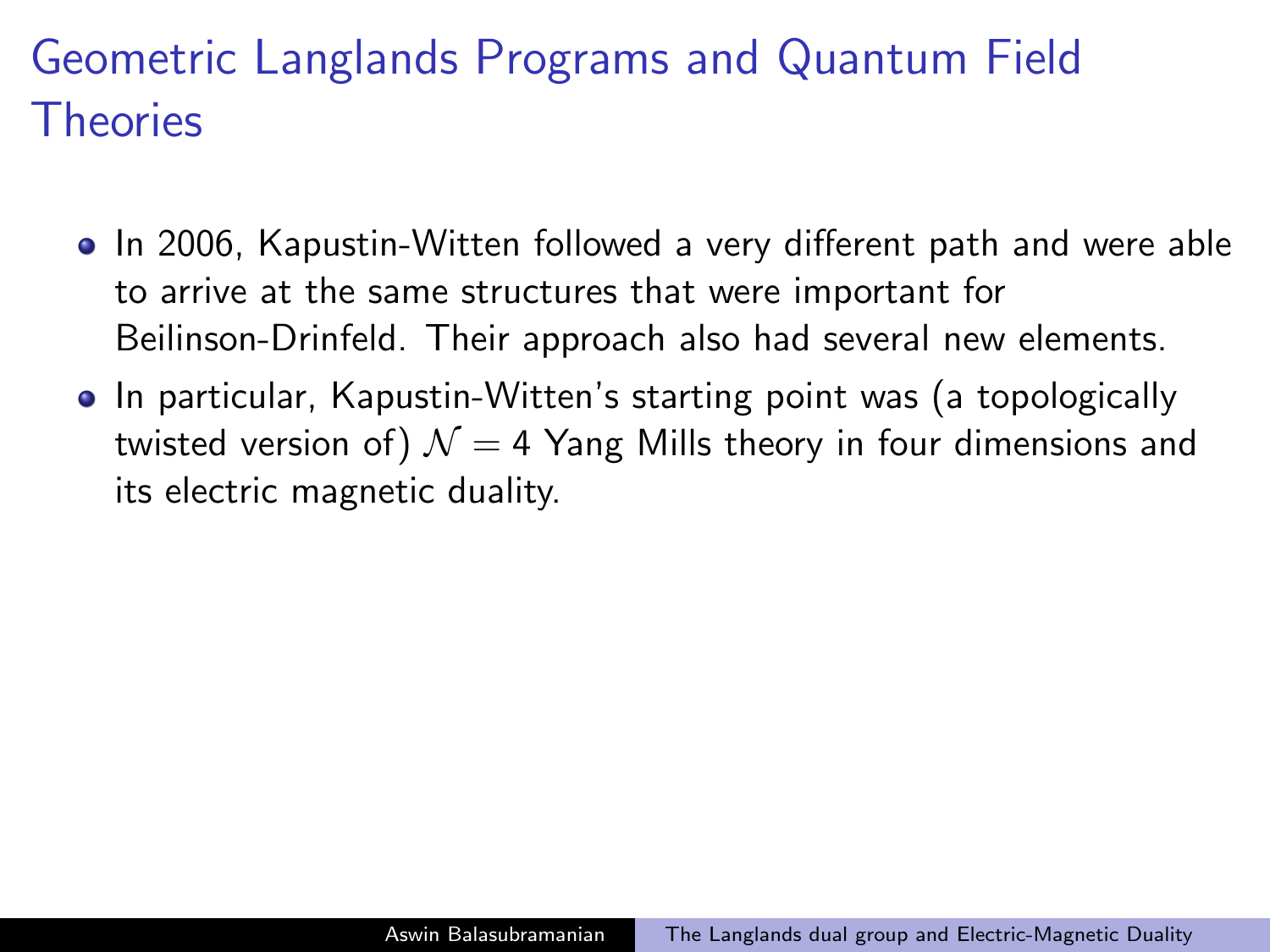- In 2006, Kapustin-Witten followed a very different path and were able to arrive at the same structures that were important for Beilinson-Drinfeld. Their approach also had several new elements.
- In particular, Kapustin-Witten's starting point was (a topologically twisted version of)  $\mathcal{N} = 4$  Yang Mills theory in four dimensions and its electric magnetic duality.
- When this theory is formulated on a particular four manifold,  $\mathit{M}_{4}=\mathit{C}\times\mathit{l}_{0}\times\mathit{l}_{t},$  where  $\mathit{C}$  is a two dimensional Riemann surface and we study the theory when size of  $C$  is very small, then the Geometric Langlands program emerges naturally.
- In particular, the equivalence of categories giving Geometric Langlands is interpreted as a kind of "Mirror Symmetry".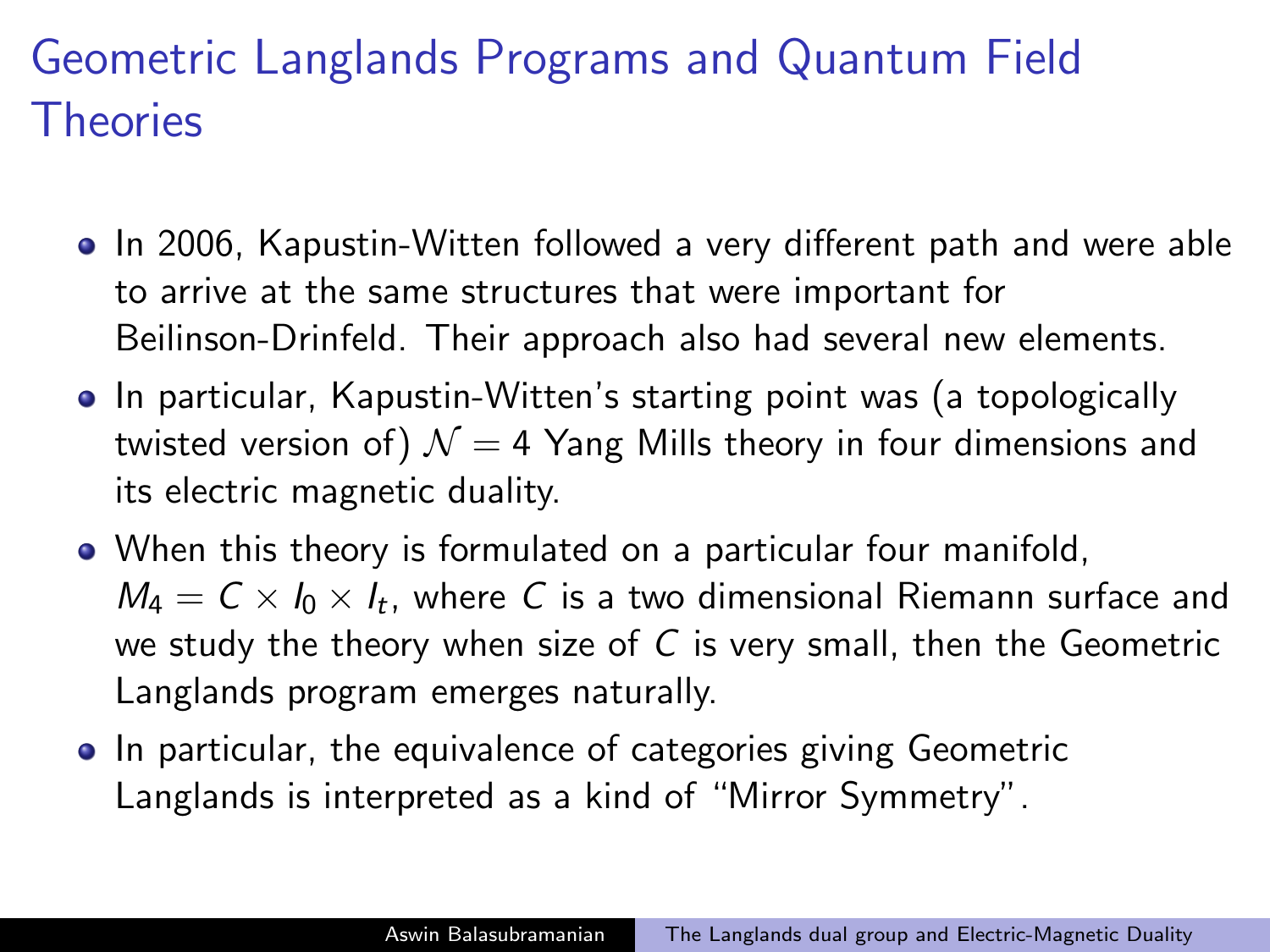• These developments have led to a very active interface between Physics and Mathematics.